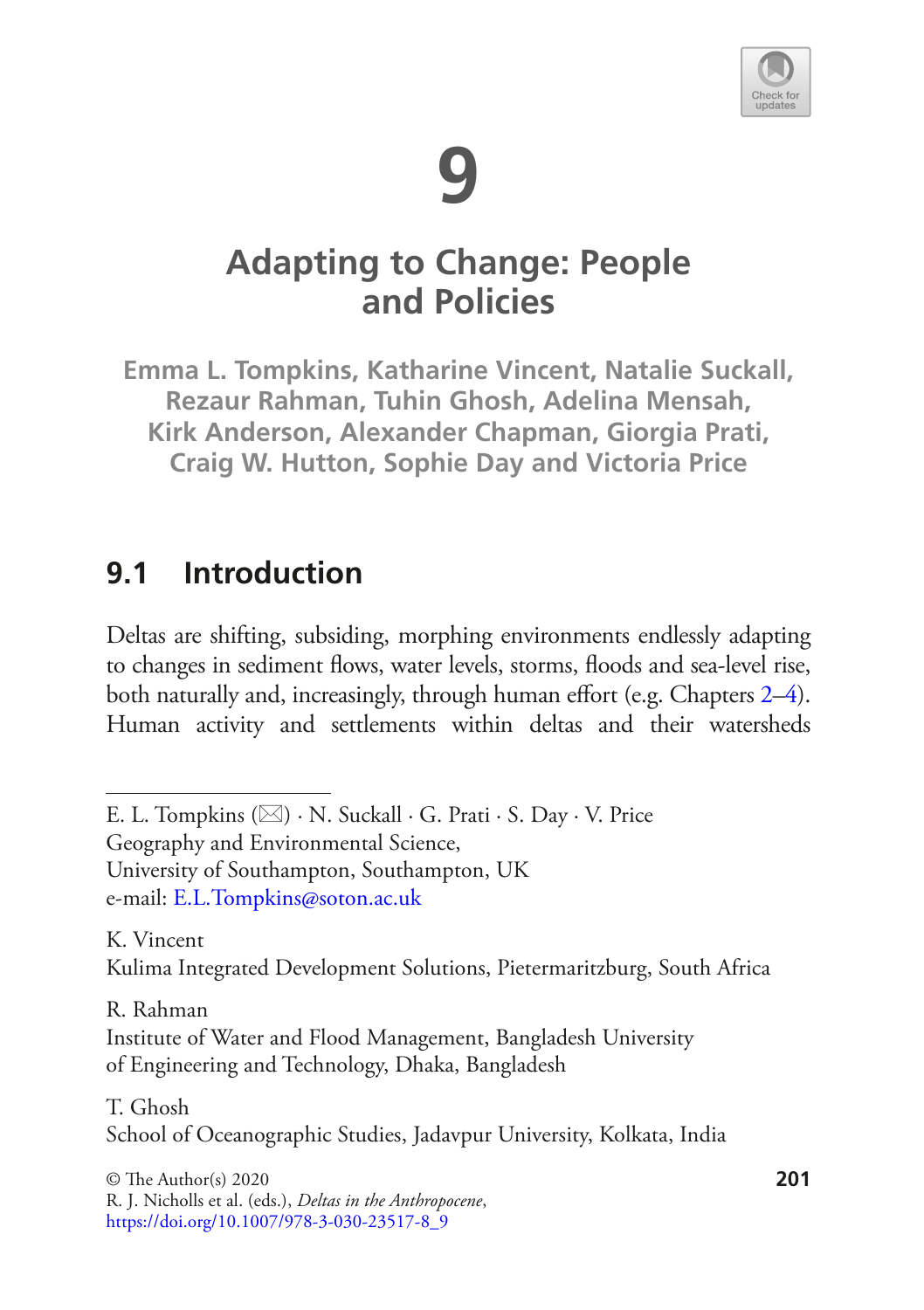contribute to the vulnerable environment within which deltas produce food, support commerce and residents manage their lives and livelihoods. Delivering secure places while improving ability to adapt and fostering resilience is a huge challenge in rapidly changing delta landscapes in the Anthropocene.

Deltas have been changed by human activity since early human settlement. For example, human modifcations in the Ganges-Brahmaputra-Meghna dating are documented for approximately 3000 years, and more recently with the founding of Dhaka in 1604 (Fergusson  $1863$ ). The Anthropocene is characterised by a great acceleration in trends of land use and other change. Dhaka for example, has increased in population from around 220,000 in 1941 to 15 million in 2011 (RAJUK [2015\)](#page-19-0). During this period the city has expanded with land reclaimed and more low lying flood-prone areas have been settled.

The abundance of fertile land means that deltas are vital resources in food production. However the context in which this takes place in the Anthropocene is changing. As a result of population increase and demand for land, land tends to be used more intensively. Large engineered interventions are common which can include upstream dams outside the delta to generate hydropower on the Nile and Volta Rivers, and canalisation for irrigation and transport as seen within the Mississippi and other deltas. The Mekong Delta, for example, is central to the rice bowl of Southeast

A. Mensah

Institute for Environment and Sanitation Studies, University of Ghana, Legon-Accra, Ghana

K. Anderson Regional Institute for Population Studies, University of Ghana, Legon-Accra, Ghana

A. Chapman School of Engineering, University of Southampton, Southampton, UK

C. W. Hutton GeoData Institute, Geography and Environmental Science, University of Southampton, Southampton, UK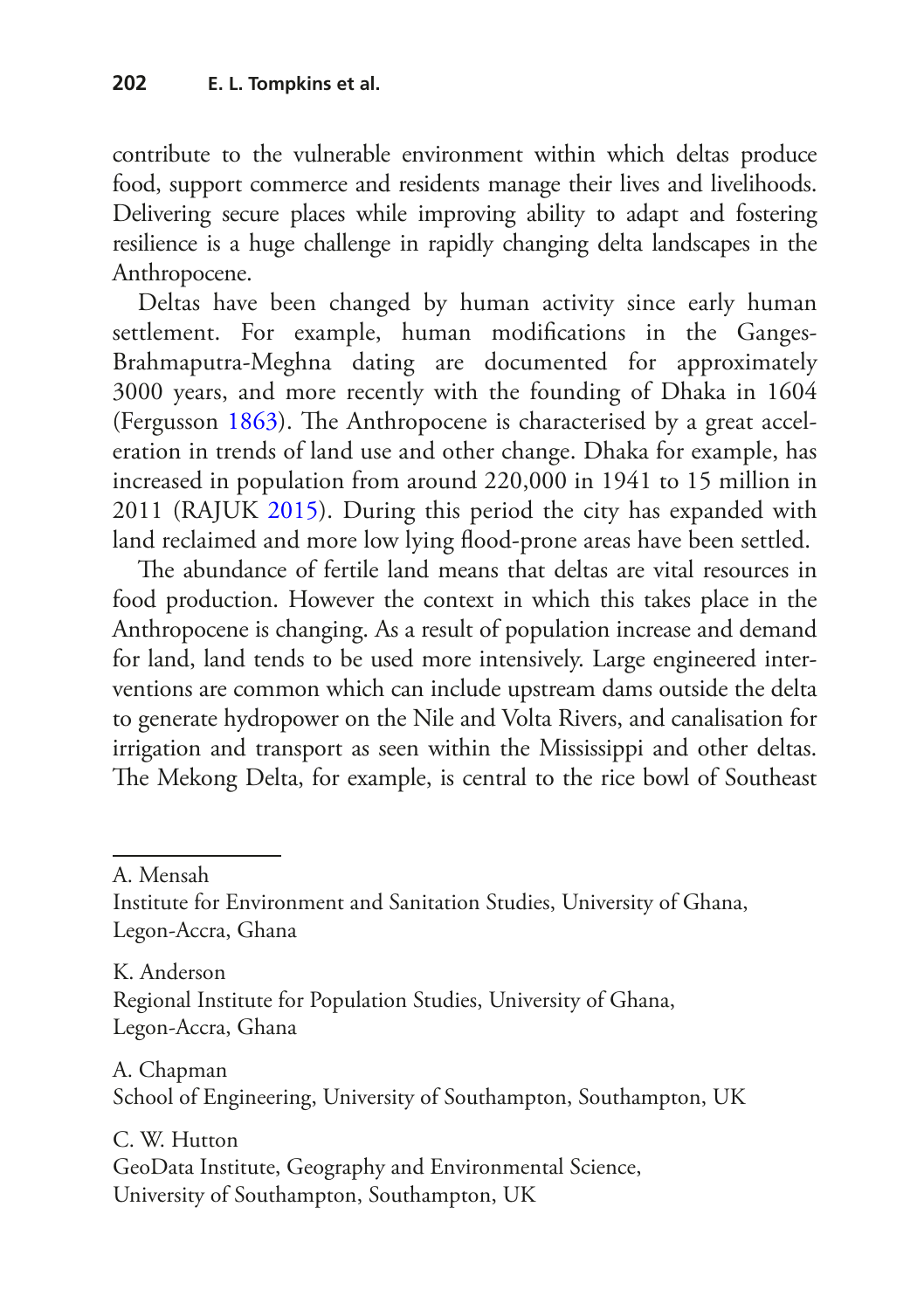Asia and generates around 50% of Vietnam's total rice output and about 90% of its rice export (Ling et al. [2015\)](#page-17-0). Other deltas, such as the Mahanadi in India, have larger proportions involved in small scale and subsistence farming, representing a signifcant labour and livelihood for extensive populations (Duncan et al. [2017\)](#page-16-1).

Here, the building blocks of adaptation to environmental change in deltas and prospects for the future are examined. The focus is on decisions made by people, not just as individual agents but also in the social context of households. Such decisions are constrained and shaped by collective and policy-driven adaptation. This chapter considers the lived reality and social distribution of vulnerability and reviews evidence on where adaptation is occurring, who is undertaking it, what forms it takes, and what types of adaptation are perceived to be successful. An adaptation typology to organise forms of adaptation is presented which considers the relationship between policy driven adaptation and what households are doing within this adaptation policy context. Adaptation policy has, on occasion, unforeseen negative consequences of adaptation policy and the chapter refects on the future of adaptation, specifcally the relationship between latent and active capacity to adapt, vulnerability and the existence of incentives to adapt.

#### **9.2 Vulnerability Affects People's Ability to Adapt in Deltas**

People in deltas are, in many places, highly vulnerable to environmental shocks and stresses. Many elements of this vulnerability are driven by the natural geography of deltas, e.g. river fow and sedimentation, but are amplifed by more recent human interference with the delta systems. This includes inappropriate or poorly maintained engineering interventions, such as dams, navigation, flood control works, but also from demographic pressures and changes in land use. The combination of all of these pressures leads to foods, subsidence, storm surges and a highly variable living environment. Deltas also face upstream and externally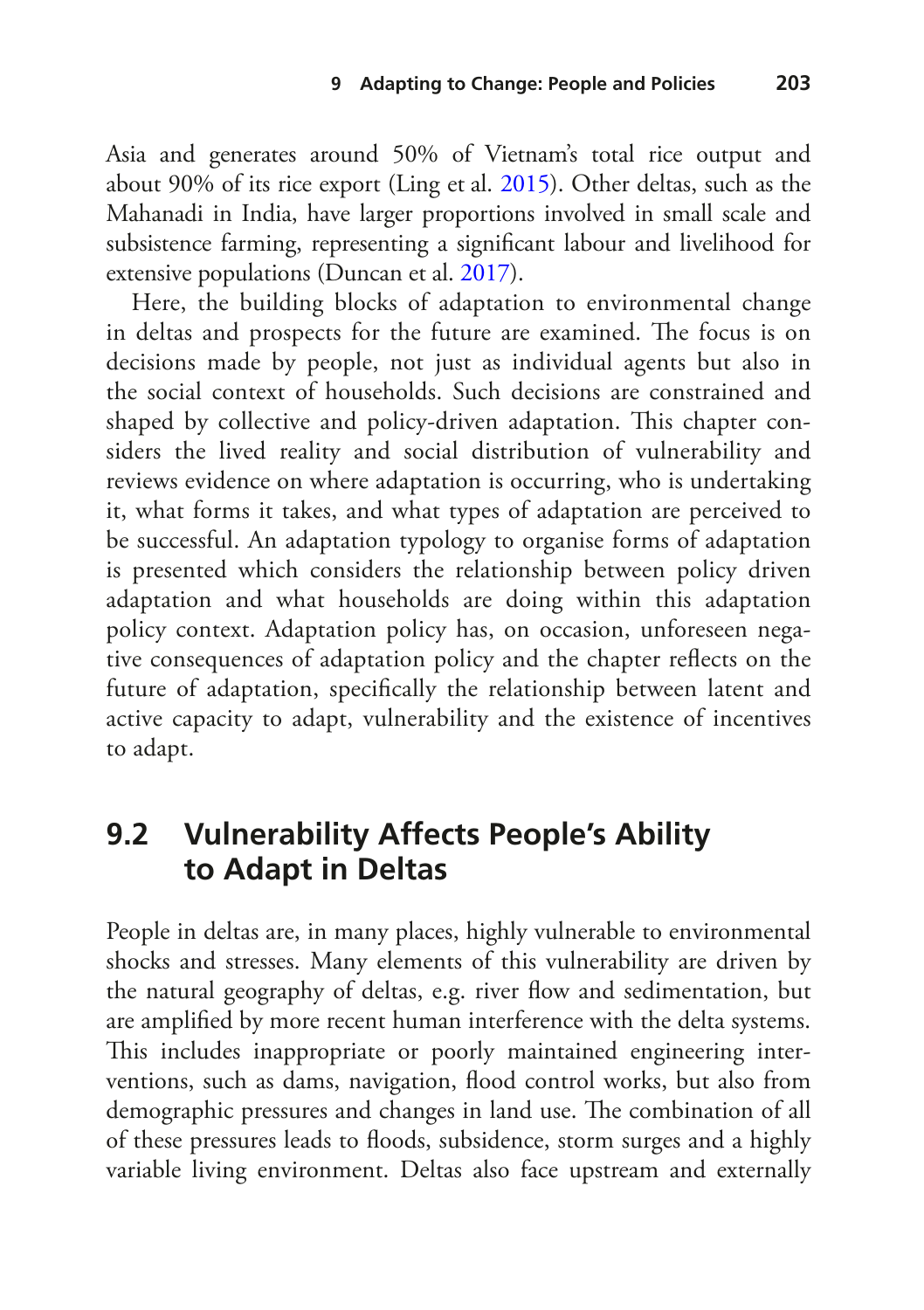driven stresses, such as sediment starvation from dams (Chapter [5\)](http://dx.doi.org/10.1007/978-3-030-23517-8_5), price fuctuations in key crops from global economic issues, and the hazards associated with climate change (Nicholls et al. [2007\)](#page-19-1).

In terms of current vulnerability, the role of sea-level rise remains uncertain. Some argue that present day societal vulnerability is more dependent on risks from river discharge and storm surges, rather than longer term trend changes in sea level (Vermaat and Eleveld [2013\)](#page-20-0). Others argue that sea-level rise and climate change are dominant factors shaping deltaic environments in the future (Szabo et al. [2016](#page-20-1)). There is no debate that climate change will have an impact on the vulnerability of deltas. The questions to be asked are: is climate change already affecting deltas, if not, when will it start to have an impact, and what can be done about this now?

Levels of economic development play a key role in shaping present day vulnerability (Tessler et al. [2015](#page-20-2)). Chapter [5](http://dx.doi.org/10.1007/978-3-030-23517-8_5), for example, shows how shocks to the regional economies of deltas result in reductions in labour demand, aggregate income levels, and ultimately undermine the resilience of these areas. Deltas in wealthy countries, such as those of the Mississippi and the Rhine, appear to be better placed to cope with current stresses than those in poorer countries, due to levels of investment in protective infrastructure. The distribution of resources, and levels of inequality and poverty, especially in the developing world, make delta populations vulnerable and fragile in the context of environmental shocks. In the Yellow River Delta, China, for example, low levels of education, below minimum wage and general lack awareness of global climatic issues of its many deltaic residents, are considered important factors that contribute to increasing their vulnerability (Wolters et al. [2016](#page-21-0)). As outlined in Chapter [7,](http://dx.doi.org/10.1007/978-3-030-23517-8_7) delta areas are characterised by trends towards ageing populations and signifcant shifts in populations from rural to urban areas (Szabo et al. [2016](#page-20-1)). At present some rural areas continue to have labour surpluses, but are increasingly facing the implications of an ageing population with high dependency ratios with outfuxes of working age adults to cities.

Even within deltas, experiences vary with the social factors that shape vulnerability and adaptive capacity in deltas (see Chapter [6\)](http://dx.doi.org/10.1007/978-3-030-23517-8_6). Limited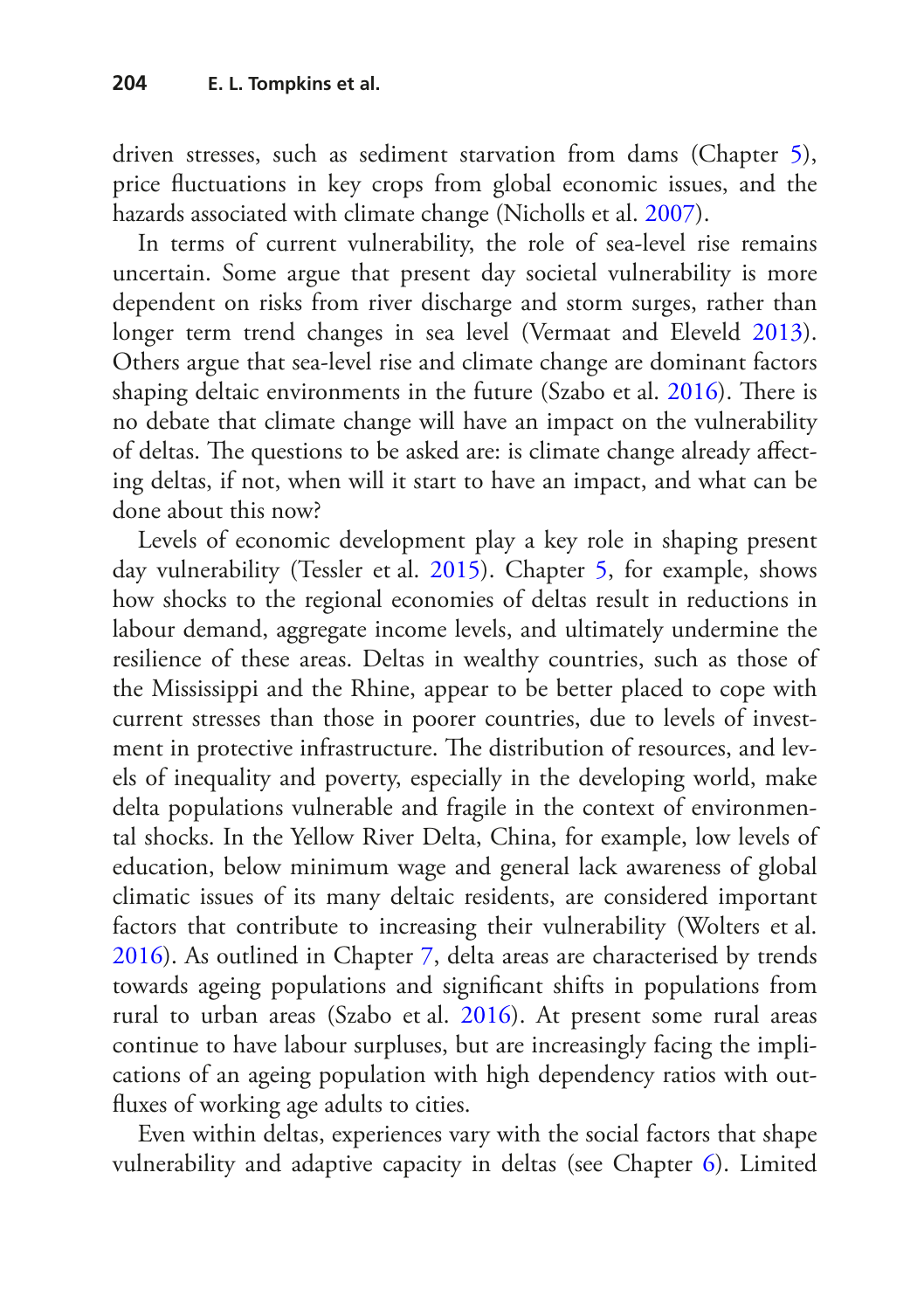access to resources, low decision-making power and social roles constrain women's capacity to prepare, respond and adapt to climate shocks and stresses (Pearse [2016](#page-19-2)). The adverse impacts of coastal erosion on land and water have gendered efects linked to social responsibilities and roles. Water salinisation and land loss can force women to walk longer distances to collect water and graze livestock adding further physical and time burden that ultimately afects their adaptive capacity. However, it is worth noting that vulnerabilities are not homogenous among women, but are determined by an interplay of social, economic and cultural factors including age, class, caste and ethnicity (Kaijser and Kronsell [2014\)](#page-17-1). A case study in Odisha, shows that women from upper castes are less vulnerable to cyclones than women from low-castes due to better access to social networks, assets and resources (Ray-Bennett [2009](#page-19-3)). Age can also be a mitigating factor of vulnerability linked to voice and decision-making in intra-households power dynamics.

Perceptions of risk affect vulnerability and are subjective, reflecting socio-cultural backgrounds. Perceptions infuence individual and collective preparedness, response and recovery to short term extreme weather events, as well as people's adaptive behaviours to long term change, such as sea-level rise. Experiential and socio-cultural factors may explain signifcantly more variance in climate risk perception than either cognitive or socio-demographic characteristics (van der Linden [2015\)](#page-20-3). Previous experiences of loss and damage can also shape expectations about the prevalence and severity of future events such that perception of risk increases sharply after exposure to flooding (e.g. Botzen et al. [2009;](#page-15-0) Kellens et al. [2012;](#page-17-2) Gallagher [2014\)](#page-17-3) and makes people more willing to make household level changes and be better prepared (Lawrence et al. [2014](#page-17-4)). Even within the same household, climate risk perception and adaptive responses difer between genders for the same shock (Mishra and Pede [2017\)](#page-18-0). Individuals may change their perception of risk over time either as the result of direct experience of one or more hazards or based on new information acquired through trusted social networks or other information sources (e.g. Magliocca and Walls [2018\)](#page-18-1).

The challenge in deltas in poorer countries is to address the cyclical and chronic changes in the deltaic environment, the frequent hazards,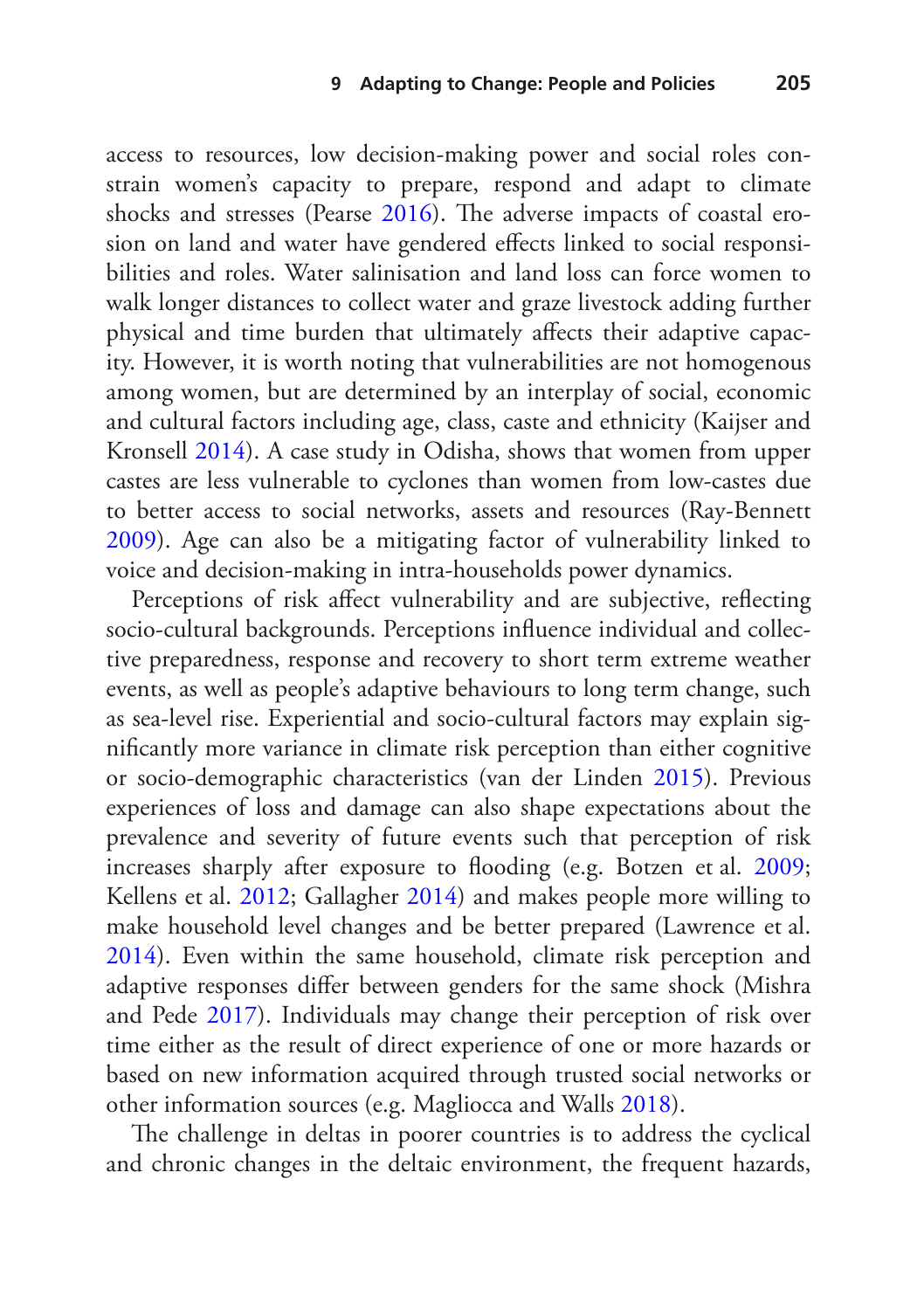poverty and the need for economic development, alongside the increasing ad hoc physical modifcations of canals, dykes and polders. For example, in the Mahanadi Delta in India, repeated cycles of disasters coupled with recurrent (and expensive) cultural activities, inefective livelihood diversifcation, inefective formal institutional support and limited access to land all combine to reduce individual and household resilience to hazards (Duncan et al. [2017](#page-16-1)). The solutions used to address past and present challenges could change the future for delta residents; the following sections address the questions how might that happen? What policies are used in deltas? And, what might future transformational adaptation policies for deltas look like?

## **9.3 Adaptation Policies and Incentives in Deltas**

Many elements of policies for adaptation to environmental risks in deltas mirror planning and policymaking in other low lying coastal areas: policy options are largely described within the broad concepts of protect, accommodate or retreat (Bijlsma et al. [1996](#page-15-1)), also referred to as armour, adapt or retreat. Deltas are also widely referred to as poverty, climatic and development hotspots (de Souza et al. [2015\)](#page-16-2). Specifc delta policies or strategies are largely sets of principles framed around a broad geographical area. They include the Dutch Delta Programme, the 2016–2019 Mississippi Delta Region Development Plan, the Niger Delta Master Plan, the Mekong Delta Plan, or the Bangladesh Delta Plan 2100 (Seijger et al. [2017\)](#page-19-4). However, there are not comprehensive delta plans or processes for many of the world's most signifcant and populous deltas (see Chapters [2](http://dx.doi.org/10.1007/978-3-030-23517-8_2)–[4,](http://dx.doi.org/10.1007/978-3-030-23517-8_4) Mensah et al. [[2016](#page-17-5)] and Hazra et al. [2016]).

Policy choices for deltas have been infuenced by international cooperation and treaties such as the Sendai Framework for disaster risk reduction agenda, UNFCCC climate change adaptation reporting requirements, and the Sustainable Development Goals (Lwasa [2015](#page-18-3)). At the subnational scale, adaptation policy appears to be largely focussed on addressing disaster risk, yet there is only limited documentation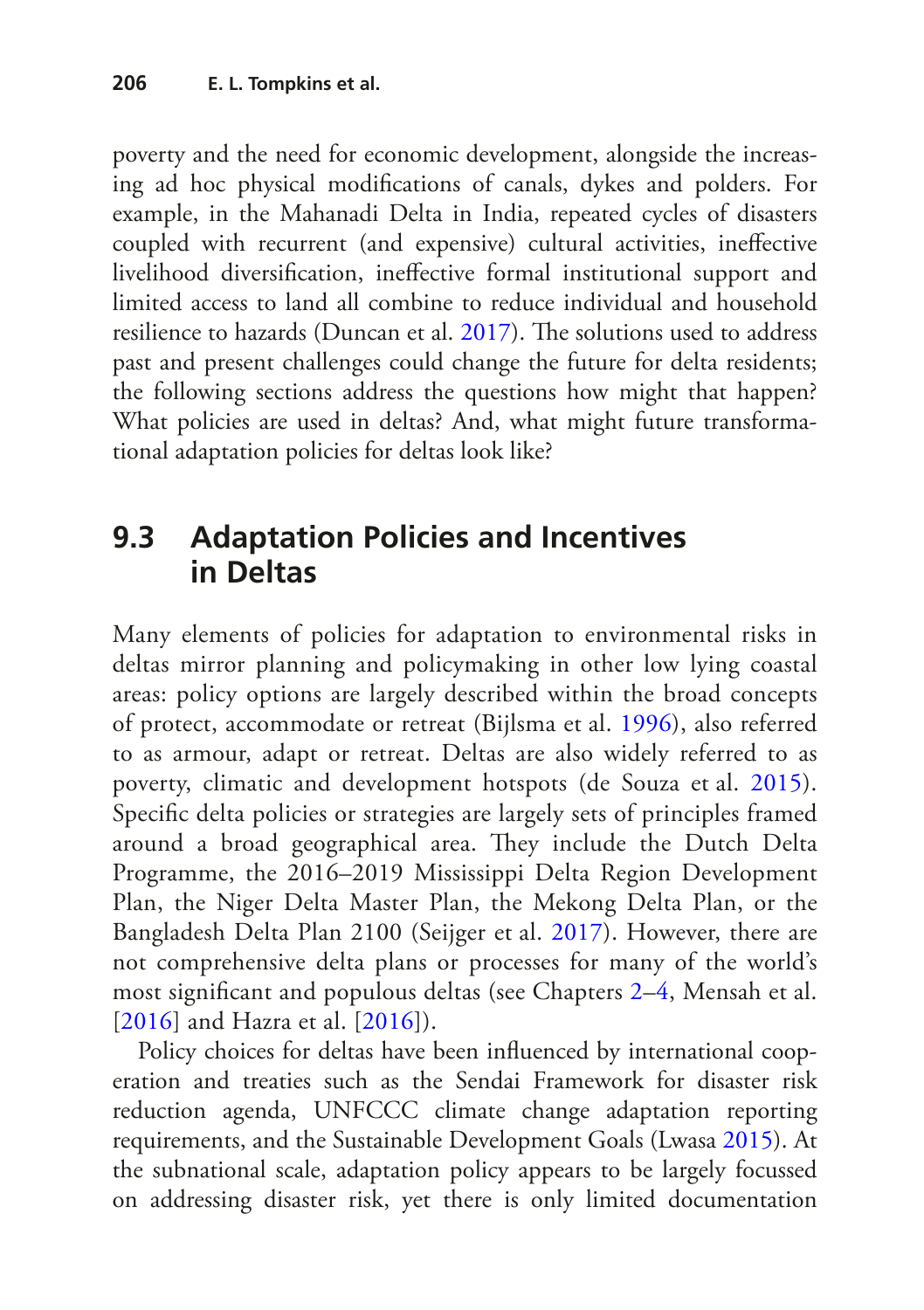of the initiatives that are taking place e.g. managing coastal erosion through creation of barriers, storm surge barriers, adaptation of housing to flooding (Kates et al. [2012\)](#page-17-6). Of all the adaptation policies in deltas, these can be grouped into three main components: addressing pre-existing socio-economic vulnerability, reducing disaster risk and building long term social-ecological resilience, see Fig. [9.1.](#page-6-0)

In many deltas, much of the current effort in adaptation policy is focussed on reducing vulnerability. For example, Bangladesh formulated the Climate Change Strategy and Action Plan 2009 (MoEF [2009](#page-18-4)) and established a climate change trust fund in 2010 to fund implementation (Ayers et al.  $2014$ ). The strategy and action plan proposed six areas of activity namely: food security, social protection and health; comprehensive disaster management; infrastructure; research and knowledge management; mitigation and low carbon development; and capacity building and institutional strengthening (Islam and Nursey-Bray [2017\)](#page-17-7). Within these areas, 44 programmes have been funded to date, and are categorised in Fig. [9.2](#page-7-0) to be distributed among three elements: vulnerability reduction, disaster risk reduction and ecological resilience (Tompkins et al. [2018\)](#page-20-4).



<span id="page-6-0"></span>**Fig. 9.1** Components of adaptation policy in deltas (Adapted from Tompkins et al. [\[2018](#page-20-4)] under CC BY 4.0)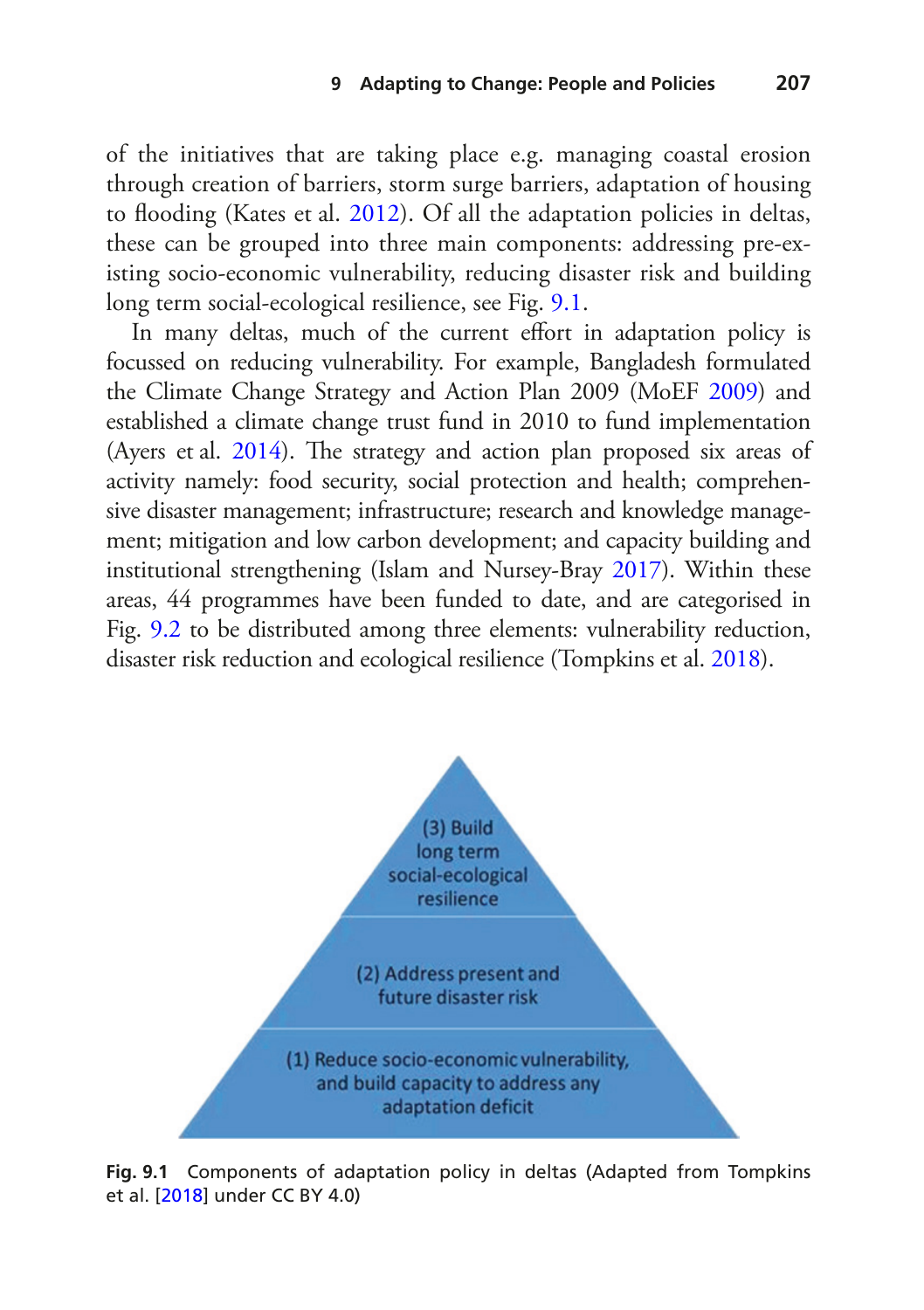

<span id="page-7-0"></span>**Fig. 9.2** Distribution of types of adaptations across the GBM Delta undertaken by Bangladesh Climate Change Trust (BCCTF) during 2009–2017 (Data from: Annual Reports since 2009 of Bangladesh Climate Change Trust, Ministry of Environment and Forests, Dhaka. Adaptation types follow Tompkins et al. [\[2017](#page-20-6)])

Measures in the delta include construction/repair of embankments, river bank protection, cyclone shelters, etc. The vulnerability reducing measures include re-excavation of canals, improving drinking water supply, raising homesteads, etc. Ecosystem based adaptations include coastal mangrove plantation. Of the 231 measures considered, about 80% of the total investment has been made in food security and infrastructure clusters. Very little investment has been made in research and capacity building. Among various ministries in Bangladesh, the Ministry of Water Resources, Ministry of Local Government and Ministry of Environment and Forest received most funds. Local government institutions received much less funding compared to central agencies, but performed better in targeting adaptation defcits and mainstreaming gender considerations (Vij et al. [2018\)](#page-20-5).

Common adaptation policies and programmes that seek to reduce vulnerability are typically incremental (Denton et al. [2014\)](#page-16-3).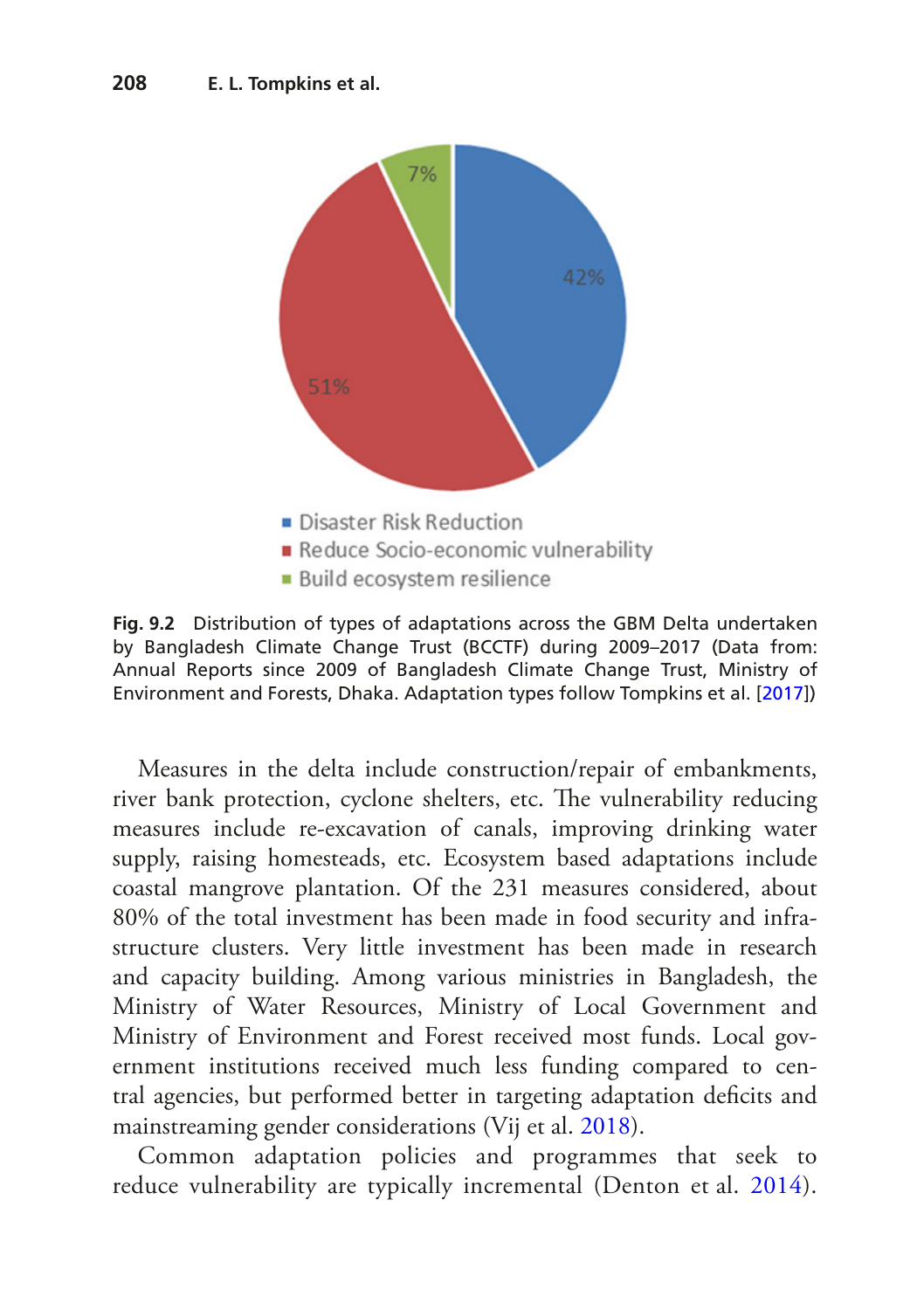Beyond the developing world, some policies seek to be more transformational (Kates et al. [2012\)](#page-17-6) by fundamentally changing the nature of a system, or inducing radical change across systems. Such transformations focus on the future and long term substantial change, and may involve questioning the efectiveness of existing systems (Lonsdale et al. [2015\)](#page-18-5). Examples of transformational adaptation policy include: removal of existing hard protection and barriers to tidal and riverine fow (e.g. riverine and tidal dike removal) in the Mississippi Delta (Mississippi Department of Marine Resources [2011\)](#page-18-6); reactivation of foodplains in the Rhine delta (ICPR [2015\)](#page-17-8); and restoring foodplains that remove embankments and return agricultural polders to foodplains to increase foodwater retention capacity in the Yangtze (Chen et al. [2014\)](#page-16-4). Managed retreat of infrastructure and people from the coastal Mekong (USAID [2014](#page-20-7)) represents a signifcant transformation and demonstrates that such radical plans often have signifcant losers as well as winners. All of these policy choices reveal a dramatic shift away from current and historical adaptation policy choices in the various deltas (Vincent [2017\)](#page-21-1). It is in this context that individual households, businesses and communities are adapting to shocks and stresses. The following sections consider: how are people adapting and how is policy afecting adaptation choices? What adaptations are considered efective and is there agreement on the best way to adapt?

#### **9.4 Adapting to Present Day Stresses**

Despite a long history of adaptation to environmental change in deltas, little is known about the specifcs of this adaptation, for example, who is adapting, how and why, and how this has changed over time. However, given the ambition to undertake a global stocktake of adaptation by 2023 as mandated by the Paris Agreement to the UNFCCC, documentation of such adaptation practice is urgently required (Tompkins et al. [2018\)](#page-20-4). At present, it is known that households and individuals do not adapt in isolation from the national policy context, but operate within it. Household choices are mediated by a number of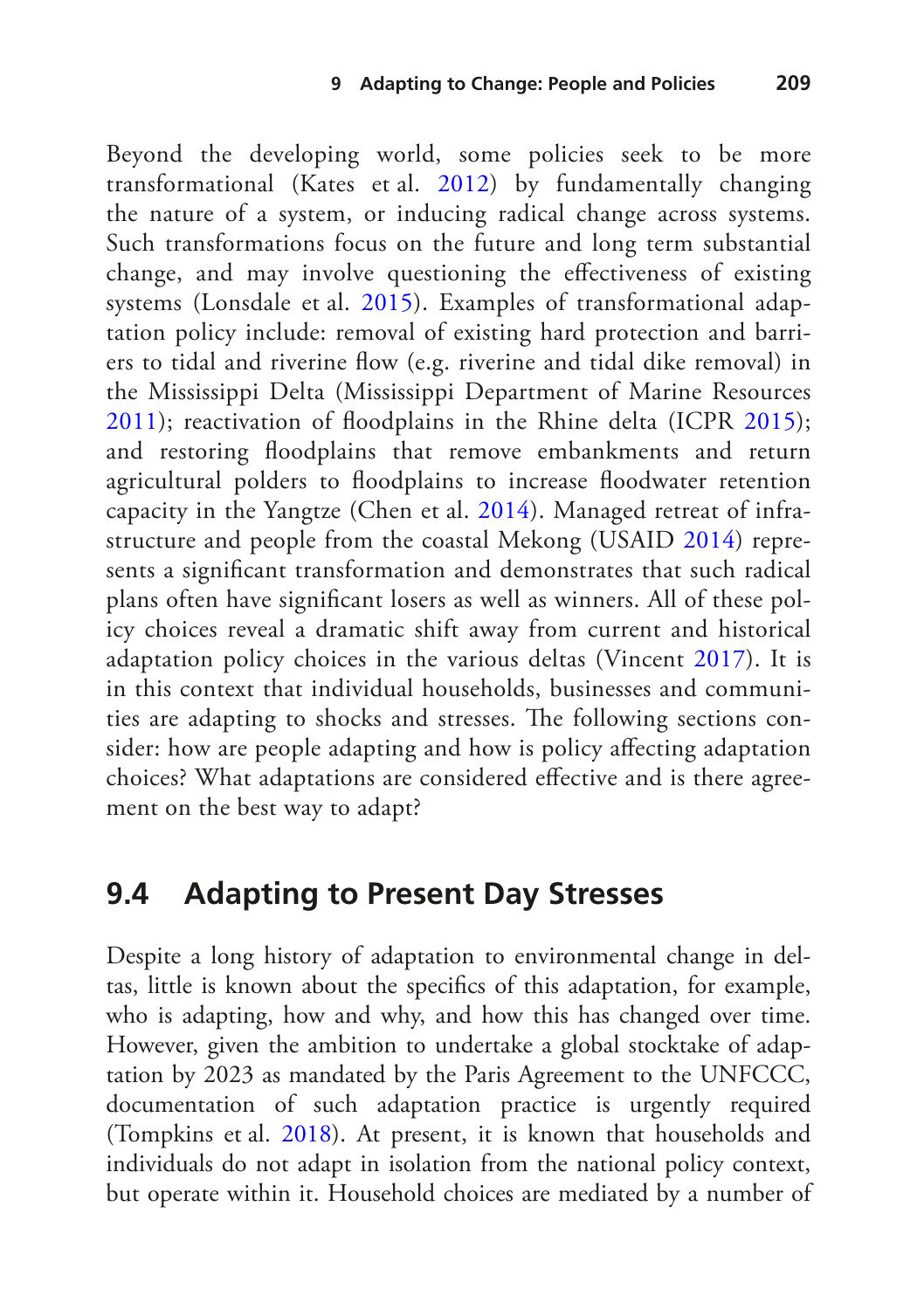factors, including non-government organisations (NGOs), international advocacy groups, the private sector and the socio-cultural context. Within the current research, drawing on multi-scale governance literatures, a typology of the factors infuencing how policy and household choices interact is identifed (Fig. [9.3\)](#page-9-0).

Adaptation policy can play a role in supporting adaptation. For example, support to convert land to alternative livelihoods, such as horticulture, or resourcing to support community-based cyclone preparedness activity, can spur on households to undertake adaptive actions. However, the extent to which policies achieve their intended goals is variable. Cyclone shelters are installed to provide shelter during and after extreme events, yet women and girls are often reluctant to stay in public shelters where they may have to interact with men, to maintain honour and avoid shame and harassment (Rashid and Michaud [2002](#page-19-5); Juran and Trivedi [2015\)](#page-17-9). Poverty can constrain household adaptation choice. For example, government policy in India provides training for farmers on climate tolerant crop varieties to improve agricultural productivity in increasingly saline or dry conditions. However, poor farmers may not have the time to travel to training on new crop varieties, or have the bufering capacity to take the chance to change crops just in case of crop failure.

While many adaptation policies have been put in place, imperfect implementation can also mean that the social consequences have not always been even (Mimura et al. [2014\)](#page-18-7). In Bangladesh, dykes and polders are essential to protect properties and agricultural felds from tidal



<span id="page-9-0"></span>**Fig. 9.3** National policy infuences adaptation choices by households, mediated by social and environmental factors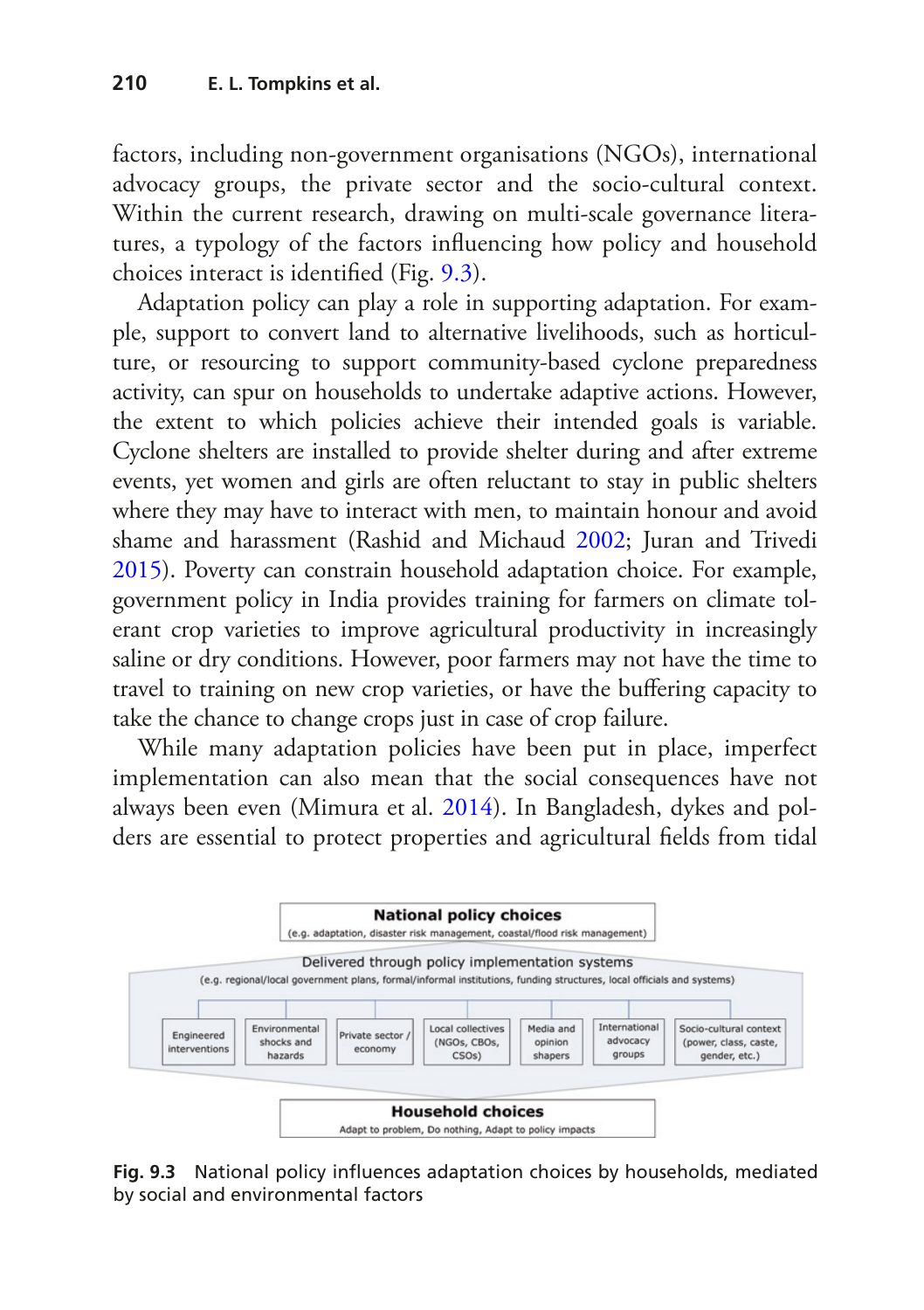fooding. Many of these polders are still awaiting rehabilitation following severe cyclone damage in 2007 and 2009. This has prolonged community sufering due to the continued threat of tidal fooding, income insecurity, lack of freshwater supply and ongoing vulnerabilities due to weak coastal embankments remain a concern long after those cyclones (Sadik et al. [2018\)](#page-19-6). In the Mekong a government programme of dyke building has enabled multiple crops per year, encouraging commercial production and leading to a reduction in small-scale farming and net out-migration of people from the delta (Chapman et al. [2016\)](#page-16-5). As highlighted in Chapter [7,](http://dx.doi.org/10.1007/978-3-030-23517-8_7) government action is patchy: not all communities that require relocation, or demand it, are necessarily included in plans (Mortreux et al. [2018](#page-19-7)).

Adaptation policy choices can also lead to unexpected impacts, where individuals have to adapt to the consequences of the adaptation. In the Vietnamese Mekong Delta, the most profound recent efort has been the creation of an extensive high dyke network, spanning thousands of kilometres and encompassing the majority of the delta's rice paddies. Much of the effort in creating this network occurred during the late 1990s and early 2000s. Through household survey (Chapman et al. [2016\)](#page-16-5), creation of a system dynamics model (Chapman [2016\)](#page-16-6) and multi-criteria analysis (Chapman [2016](#page-16-6)), fndings suggest that extending and heightening the Vietnamese Mekong Delta dyke network is an effective adaptation against prevalence of extreme river flood events. However, this fnding is only true when greater weight is placed on large-scale short-term food production and export, and the incomes of wealthier (large land-owning) farmers. Should decision-makers take a pro-poor approach, and place an equal or greater weighting on the sustainability of the livelihoods of poorer farmers, and indeed the sustainability of the delta system, the adaptation (the high dyke network) generates a counterintuitive outcome, see Fig. [9.4.](#page-11-0)

Two key, linked trends in Fig. [9.4](#page-11-0) lie at the heart of this counterintuitive result. The first is that under the adapted (high dyke) system, rates of change over time in rice input efficiencies (i.e. yield per tonne of fertiliser) reverse direction. The loss of nutrient-rich sediment deposition (in the unadapted system), historically brought by the now excluded food, degrades the quality of the soil and pushes farmers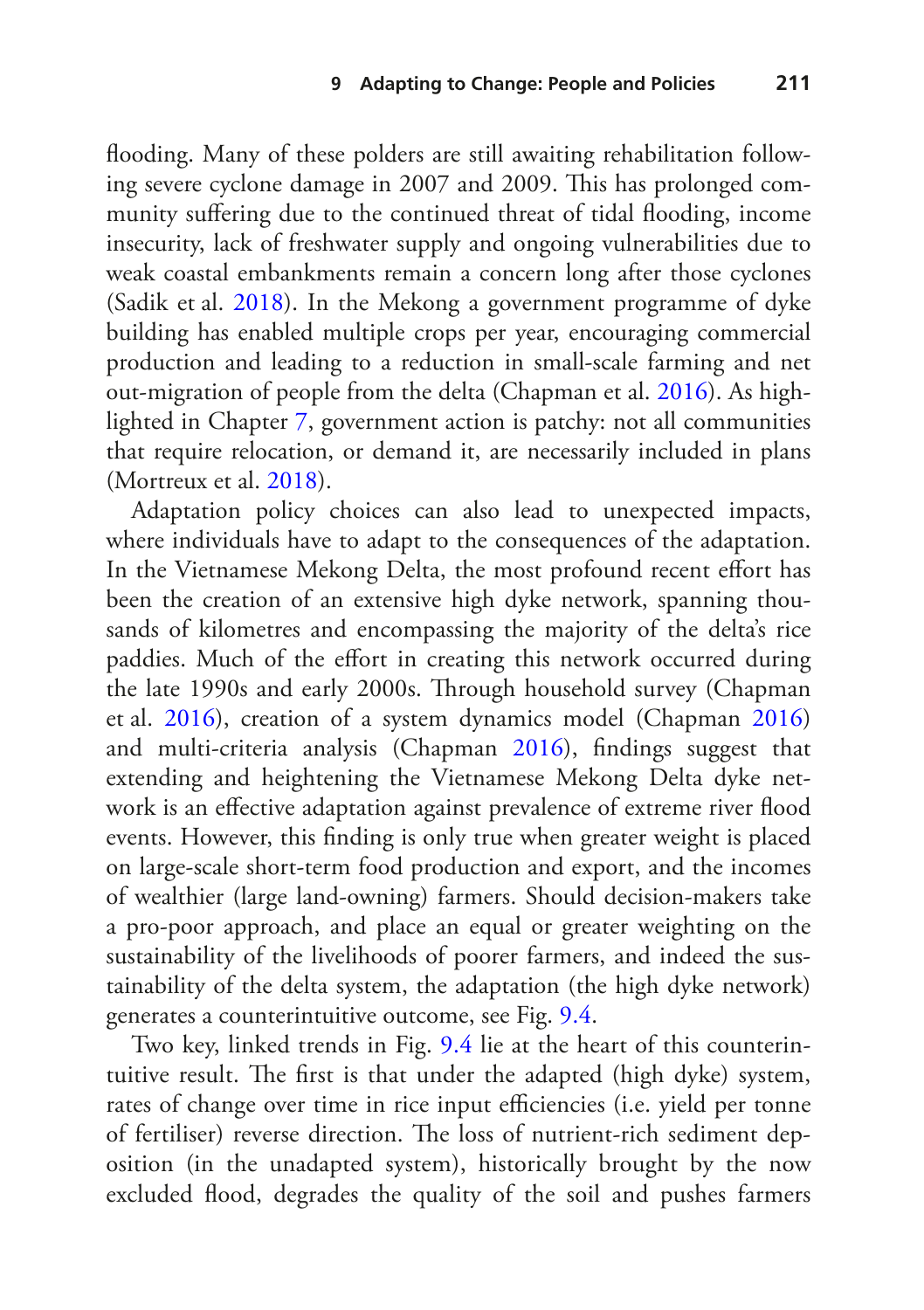

<span id="page-11-0"></span>**Fig. 9.4** The distributional impacts of adaptation in rice farming systems in the Vietnamese Mekong Delta (Adapted from Chapman et al. [\[2016\]](#page-16-5) under CC BY 4.0)

towards heavier fertiliser use. The second trend, a direct result of this, is a reversal in the relative advantage of farm size (Fig. [9.4](#page-11-0)), from favouring smaller operations (unadapted system), to favouring larger operations (adapted systems). Small-scale operations of one hectare or less tend to lack the resources to compete in a fertiliser-intensive system, having previously beneftted from the free provision of sediment-bound nutrients. Chapman et al. [\(2016\)](#page-16-5) point to the importance of recognising whose priorities count in evaluating the success of adaptation policy choices. They acknowledge that the success of adaptations is normative: there are winners and losers, and trade-ofs will always be needed (see also Hutton et al. [2018](#page-17-10)).

A key issue raised in policy and science is the assessment of success in adaptation. Under what conditions can adaptation be considered a success? And how does success vary with social factors, such as gender, age and caste? There are various criteria by which adaptation can be evaluated, for example efectiveness in terms of long-term sustainable development, cost-efficiency of the action, equity of the distribution of impacts or the legitimacy of the action (Adger et al. [2005\)](#page-15-3).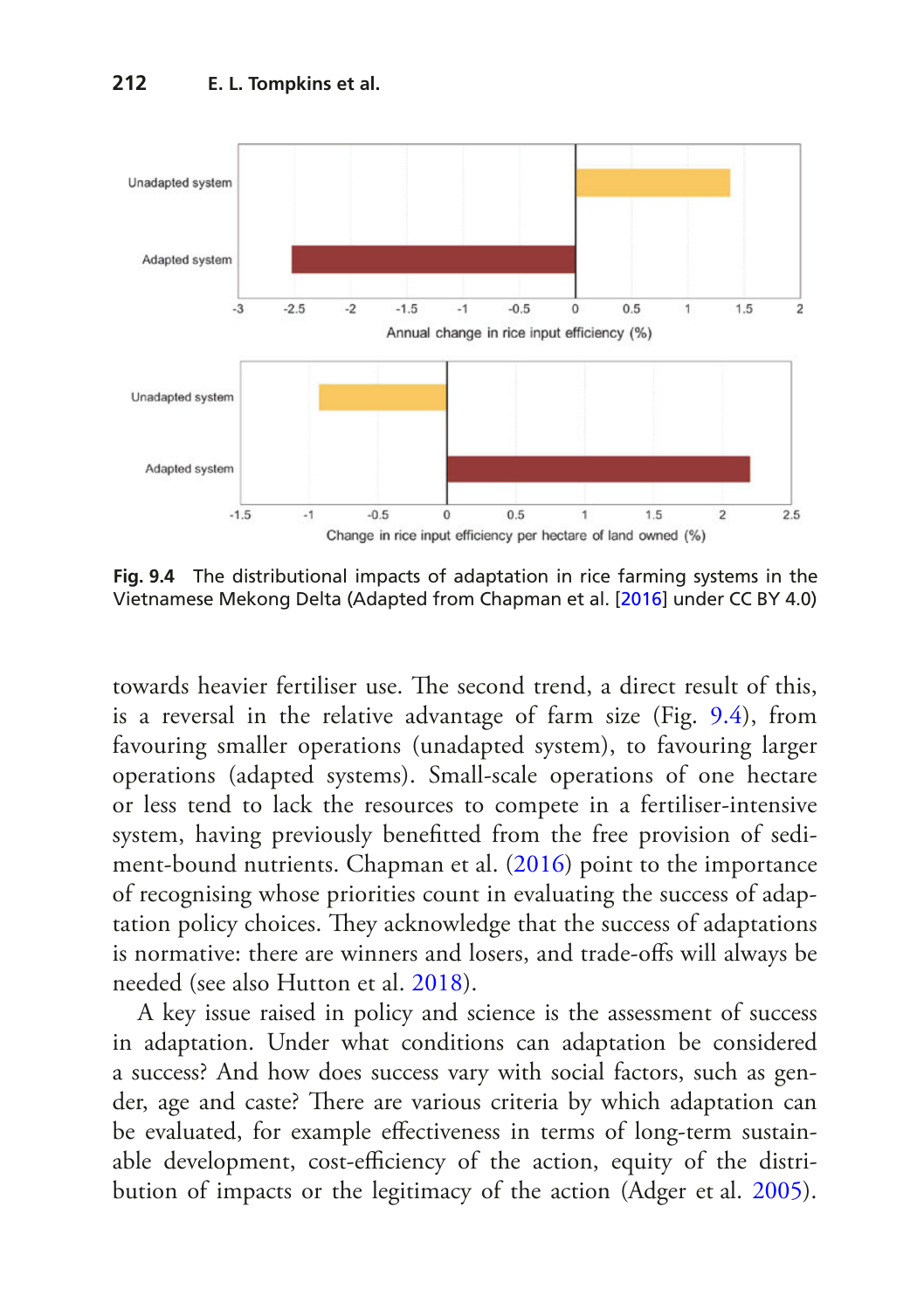Despite some work considering no-regrets adaptation and adaptations that generate mitigation or developmental co-benefts (see, for example, Suckall et al. [2015\)](#page-19-8), it is broadly agreed that there is little evidence of such multiple wins and that most adaptations have negative consequences for some (Ficklin et al. [2018](#page-16-7)). Indeed, there is growing recognition that no adaptations will generate universal benefts, and there will always be people who lose as a result of adaptation, either through paying for adaptation benefts and not receiving them, being afected by others' adaptations, or even because an individual has no choice but to adapt in a way that does not contribute to long-term sustainable development. This is not necessarily a message that policymakers wish to hear, however, it is a realistic appraisal of the impacts of adaptation policy. This leaves the question—how can inclusive adaptation strategies be designed for deltas during the Anthropocene?

## **9.5 The Design of Inclusive Adaptation Strategies**

Adaptation is a spatially and temporally dynamic process with accrued benefts potentially changing with geography, time and circumstances. What might be considered an effective adaptation response in one place at one time may, with time, become less or more efective with associated consequences and potentially bringing into question the sustainability of the adaptive response. An example is the Mekong Delta in Vietnam where short-term benefts of engineering interventions to increase rice production from two annual crops to three are offset by the longer term impacts. The impacts include: soil quality degradation associated with fertiliser use, reduction in fshery co-production and loss of ecosystem services from the introduction of agricultural pest predators associated with fooding (Chapman et al. [2016\)](#page-16-5). In Bangladesh, there can be long term fnancial benefts of enhanced horticulture production, in lieu of traditional rice farming, but due to the highly variable year on year yields of horticulture (which can create lean years), there is much lower uptake of this adaptation by poorer socio-ecological groups on the delta (Hutton et al. [2018\)](#page-17-10).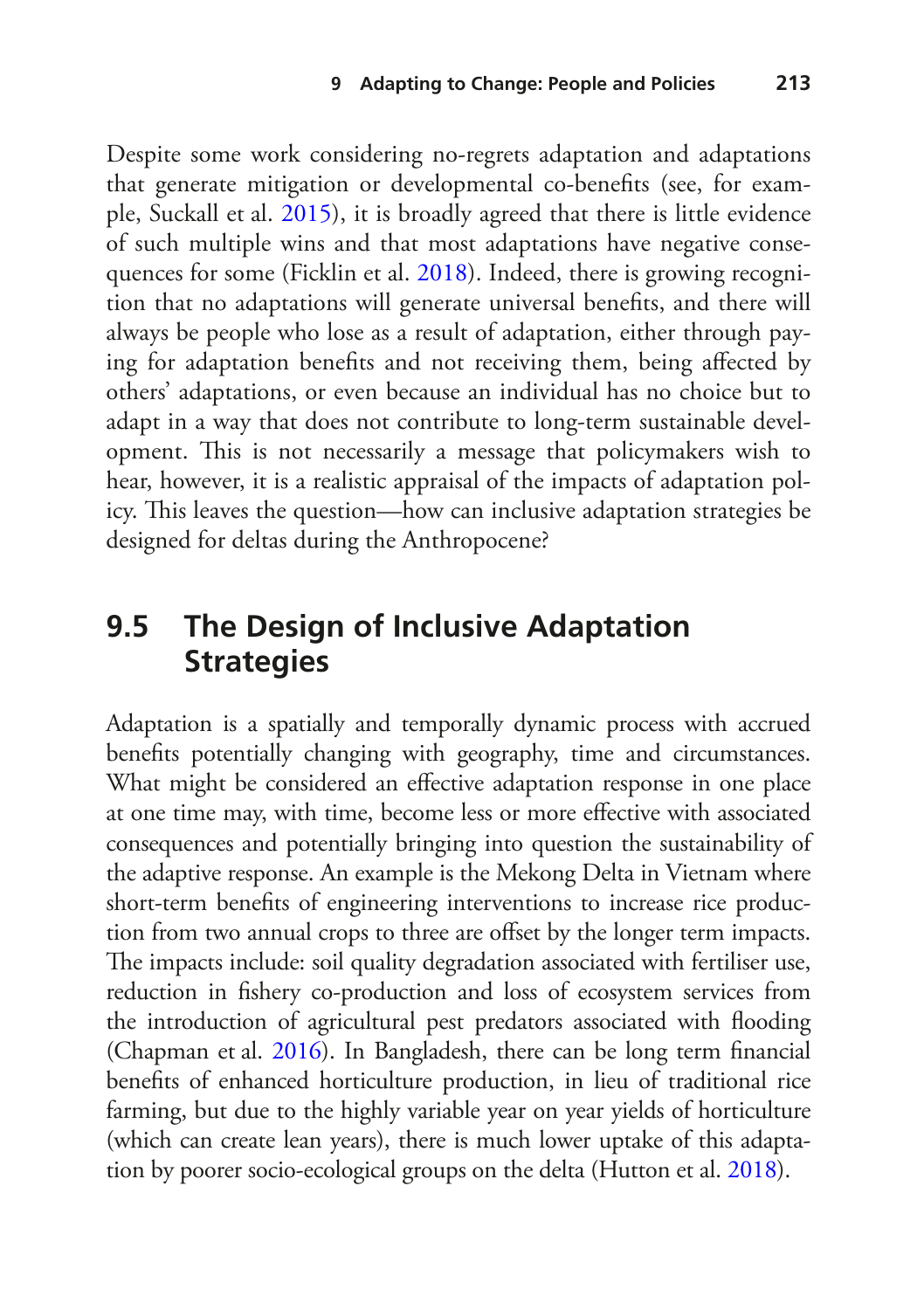Evidence from past adaptations in deltas reveals a spectrum of initiatives, from extensive investments in cyclone preparedness and recovery in Bangladesh (Mallick and Rahman [2013](#page-18-8)), to dyke and polder building in India, and construction of embankments in the United States. Other signifcant change has occurred in deltas as a result of social policy. For example, the Mahatma Gandhi Rural Employment Guarantee Scheme in India provides a social safety net for those who are below the poverty line. There is also evidence of attempts to redraw, what often tend to be, entrenched patterns of competition and dominance in the allocation of water and management of river basins (Budds [2013](#page-16-8)). Adaptation strategies are clearly not simply engineered solutions, nor are they simply social policies, they are a complex web of policies that afect the various components within deltas: land use, ecosystems, rural and urban development, transport, disaster risk reduction, to name a few, see, for example, Mensah et al. [\(2016](#page-18-2)), Hazra et al. [\(2016](#page-17-5)), and Dey et al. ([2016](#page-16-9)).

Recent research has endeavoured to consider what future strategies in deltas may look like (Suckall et al. [2015](#page-19-8)). Adaptation is not limited to one sector, but needs to be considered in the light of the bigger picture. Policymakers are often lacking insights into how policy can afect adaptation strategies, and the trade-ofs that need to be made to refect normative goals (for example equitable poverty reduction, or emphasis on national level economic growth). In turn, adaptation policy choices are afected by the costs of adaptation and the extent to which policy change, and political efort, is required.

Suckall et al. ([2018](#page-20-8)) develop narratives of adaptation policy which comprise multiple policies in the areas of: addressing disaster risk, reducing socio-economic vulnerability and managing landscapes and ecological systems. Each adaptation policy direction requires different levels of investment, resourcing and policy support. *Minimum intervention* brings together policy choices that could be explained as focusing on low cost adaptation policies designed to achieve maximum impact. The focus here tends to on basic emergency response to disasters. *Capacity expansion* encourages climate-proof economic growth, requiring investment, but does not seek to make significant change to the current structure of the economy. *Efficiency enhancement* requires less investment than policy commitment, is an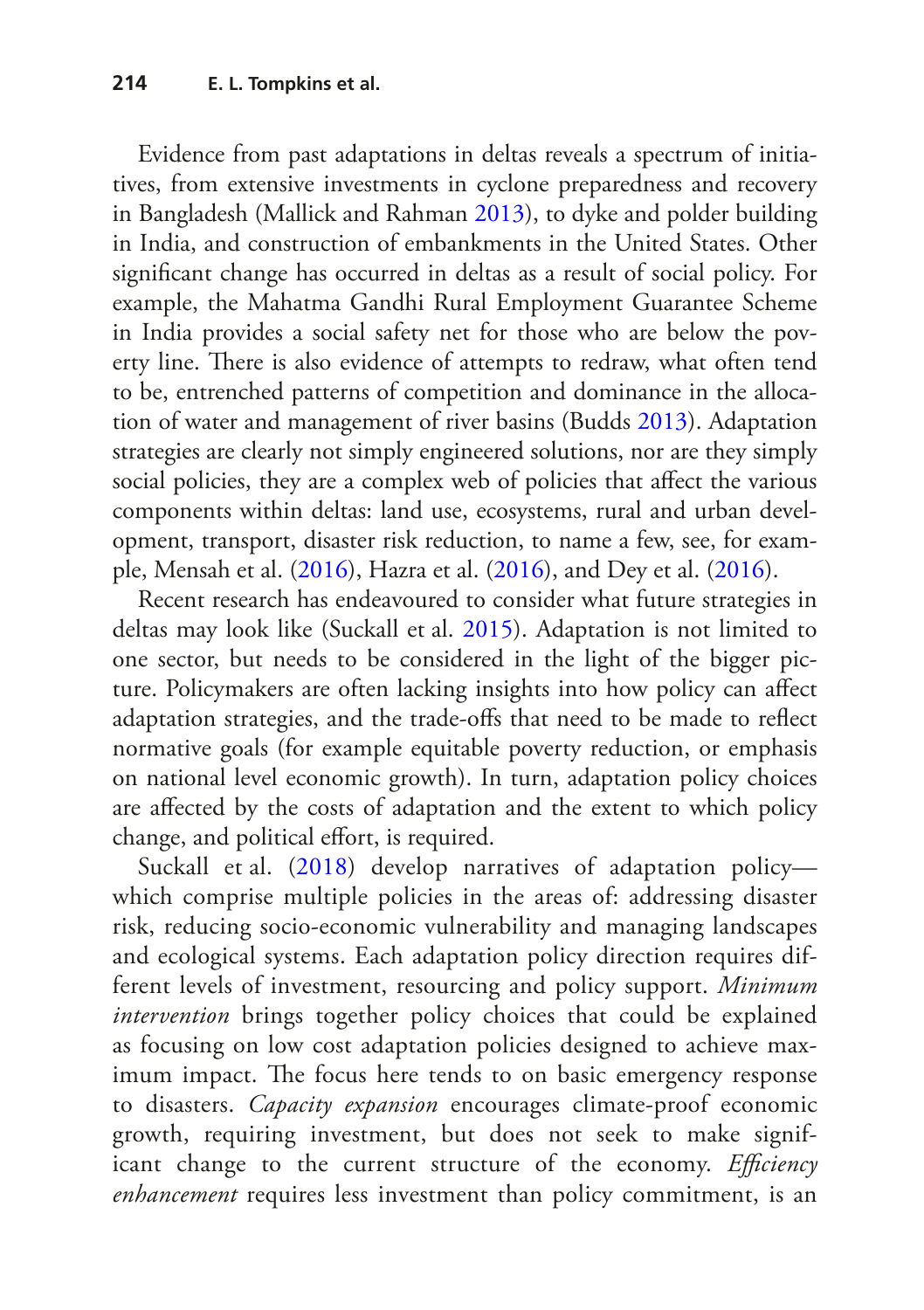ambitious strategy that promotes adaptation consistent with the most efficient management and exploitation of the current system, looking at ways of distributing labour, balancing livelihood choices and best utilising ecosystem services to enhance livelihoods and wellbeing under climate change. *System restructuring* requires the greatest level of investment and policy commitment, and is based on pre-emptive fundamental change at every level in order to completely transform the current social and ecological system, and change the social and physical functioning of the delta system. This argues that the system can be restructured in one of three main ways—each with a diferent focus: protection, accommodating change and retreating/moving away. Each has a diferent end goal for the delta. Collectively these policy directions offer insight to policymakers by envisioning what policy direction opportunities there are for deltaic regions. Under a changing climate, with an inevitable reduction in sediment in deltas resulting from upstream damming and other land use modifcations (see Chapter [6](http://dx.doi.org/10.1007/978-3-030-23517-8_6)), it is known that the structure of deltas will substantially, and potentially fundamentally, change further in the Anthropocene. What are the implications of these diferent adaptation policy directions in this context? Chapter [10](http://dx.doi.org/10.1007/978-3-030-23517-8_10) considers how these diferent policy directions can generate diferent outcomes for deltas, and it considers explicitly the trade-ofs that need to be made to achieve policy goals.

#### **9.6 Conclusions**

Policies and planning will play a powerful role in creating the human-dominated deltas of the Anthropocene. There is good evidence that active management of deltas can potentially generate sustainability for deltas and their populations. Governments retain the autonomy to identify their priorities for development of many deltas, and choose adaptation policy directions that help to achieve these aims.

The emergence of delta management plans in many developed and developing countries is a positive sign of proactive attempts to manage the complex interactions of natural environments and human systems in the Anthropocene. A key insight is that what deltas will look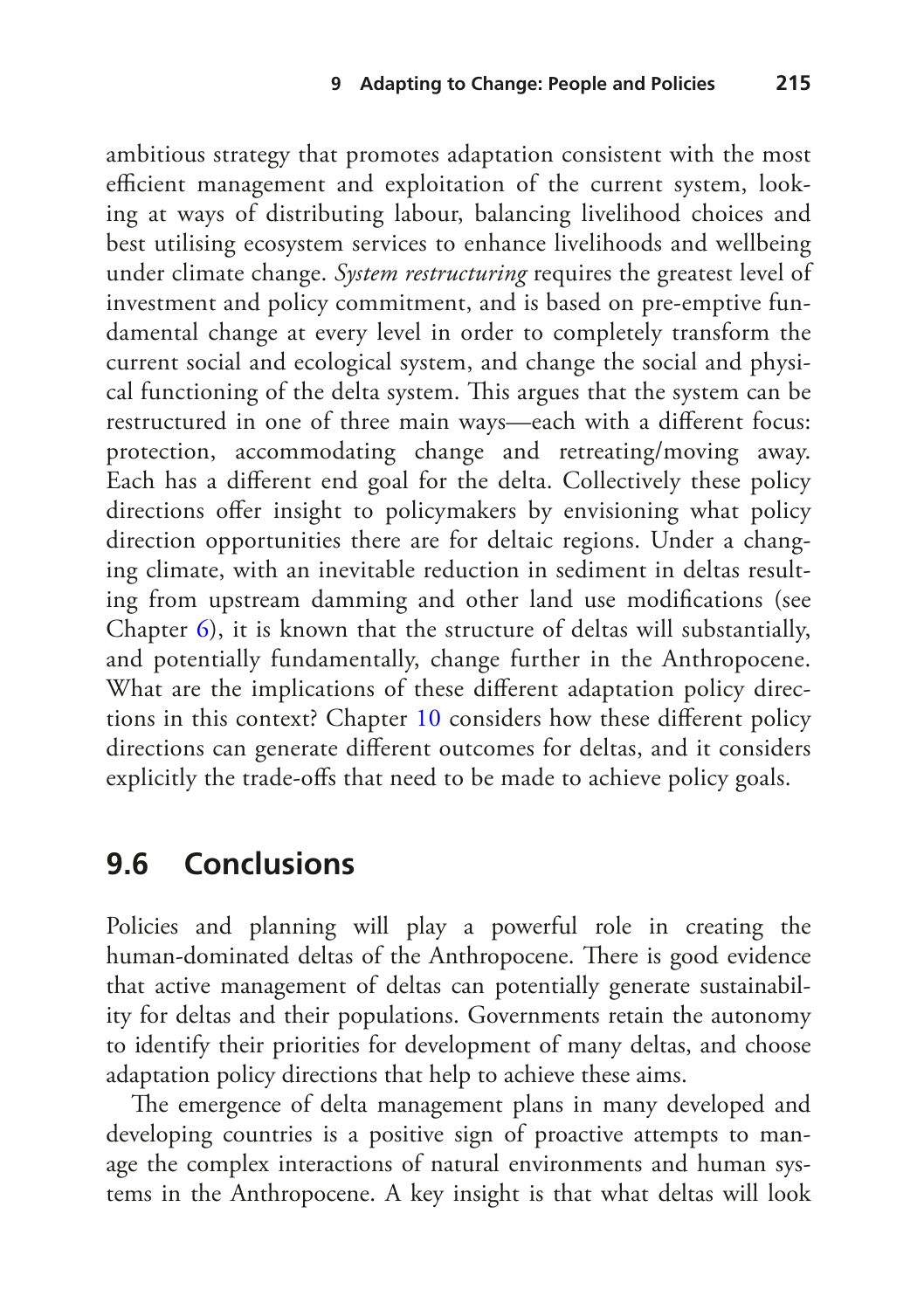like in the future depends substantially on current policy directions and choices. This is not a simple policy choice particularly due to gaps in our information and understanding about what adaptations are most successful over time, and across which population groups. The global stocktake of adaptation mandated by the Paris Agreement of the UNFCCC will provide insights into the prevalence and quality of adaptations, including in deltas, to understand who is gaining and who is losing from alternative adaptation policy directions.

National governments with deltas within their boundaries, and neighbouring countries in watersheds are facing major challenges in managing deltas in a changing climate, not least with limited information about directions and motivations for adaptation of diverse actors. Key dilemmas for governments in delta adaptation policy directions are to decide whose voice should be heard in developing plans, and what trade-ofs they would consider to be unacceptable. In this way, planning for an uncertain future can proceed on a sound basis.

#### **References**

- <span id="page-15-3"></span>Adger, W. N., Arnell, N. W., & Tompkins, E. L. (2005). Successful adaptation to climate change across scales. *Global Environmental Change, 15*(2), 77–86.
- <span id="page-15-2"></span>Ayers, J. M., Huq, S., Faisal, A. M., & Hussain, S. T. (2014). Mainstreaming climate change adaptation into development: A case study of Bangladesh. *Wiley Interdisciplinary Reviews: Climate Change, 5*(1), 37–51. [https://doi.](http://dx.doi.org/10.1002/wcc.226) [org/10.1002/wcc.226.](http://dx.doi.org/10.1002/wcc.226)
- <span id="page-15-1"></span>Bijlsma, L., Ehler, C. N., Klein, R. J. T., Kulshrestha, S. M., McLean, R. F., Nimura, N., et al.. (1996). Coastal zones and small islands. In R. T. Watson, M. C. Zinyowera, & R. H. Moss (Eds.), *Climate change 1995: Impacts adaptations and mitigation of climate change: Scientifc-technical analysis* (pp. 293–342). Contribution of Working Group II to the Second Assessment Report of the Intergovermental Panel on Climate Change. Cambridge: Cambridge University Press.
- <span id="page-15-0"></span>Botzen, W. J. W., Aerts, J. C. J. H., & van den Bergh, J. C. J. M. (2009). Dependence of food risk perceptions on socioeconomic and objective risk factors. *Water Resources Research, 45,* 10. [https://doi.org/10.1029/](http://dx.doi.org/10.1029/2009WR007743) [2009WR007743](http://dx.doi.org/10.1029/2009WR007743).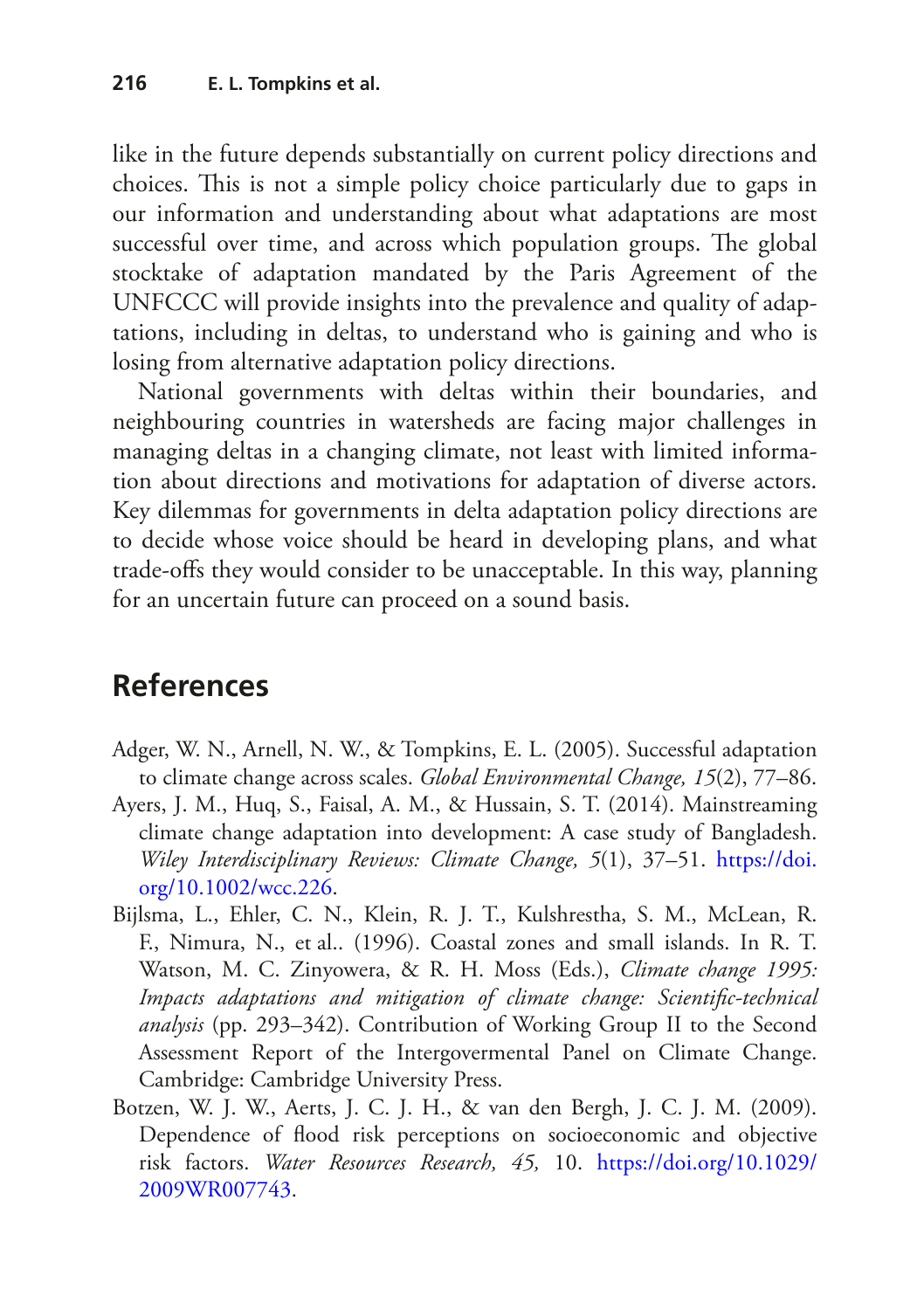- <span id="page-16-8"></span>Budds, J. (2013). Water, power, and the production of neoliberalism in Chile, 1973–2005. *Environment and Planning D: Society and Space, 31*(2), 301– 318. [https://doi.org/10.1068/d9511.](http://dx.doi.org/10.1068/d9511)
- <span id="page-16-6"></span>Chapman, A. (2016). *Evaluating an adaptation: Rice-sediment trade-ofs in the Vietnamese Mekong Delta* (PhD thesis). Faculty of Social, Human and Mathematical Sciences, University of Southampton. [https://eprints.soton.](https://eprints.soton.ac.uk/400969/) [ac.uk/400969/](https://eprints.soton.ac.uk/400969/).
- <span id="page-16-5"></span>Chapman, A. D., Darby, S. E., Hồng, H. M., Tompkins, E. L., & Van, T. P. D. (2016). Adaptation and development trade-ofs: Fluvial sediment deposition and the sustainability of rice-cropping in An Giang Province, Mekong Delta. *Climatic Change*, 1–16. <http://dx.doi.org/10.1007/s10584-016-1684-3>.
- <span id="page-16-4"></span>Chen, Y., Yu, X., Pittock, J., & Jiang, L. (Eds.). (2014). *Ecosystem services and management strategy in China.* Springer Earth System Sciences. Berlin: Springer.
- <span id="page-16-3"></span>Denton, F., Wilbanks, T. J., Abeysinghe, A. C., Burton, I., Gao, Q., Lemos, M. C., et al. (2014). Climate-resilient pathways: Adaptation, mitigation, and sustainable development. In C. B. Field, V. R. Barros, D. J. Dokken, K. J. Mach, M. D. Mastrandrea, T. E. Bilir, et al. (Eds.), *Climate change 2014: Impacts, adaptation, and vulnerability: Part A: Global and sectoral aspects* (pp. 1101–1131). Contribution of Working Group II to the Fifth Assessment Report of the Intergovernmental Panel on Climate Change. Cambridge UK and New York, NY: Cambridge University Press.
- <span id="page-16-2"></span>de Souza, K., Kituyi, E., Harvey, B., Leone, M., Murali, K. S., & Ford, J. D. (2015). Vulnerability to climate change in three hot spots in Africa and Asia: Key issues for policy-relevant adaptation and resilience-building research. *Regional Environmental Change, 15*(5), 747–753. [https://doi.](http://dx.doi.org/10.1007/s10113-015-0755-8) [org/10.1007/s10113-015-0755-8](http://dx.doi.org/10.1007/s10113-015-0755-8).
- <span id="page-16-9"></span>Dey, S., Ghosh, A. K., & Hazra, S. (2016). *Review of West Bengal State adaptation policies, Indian Bengal Delta* (Deltas, Vulnerability and Climate Change: Migration and Adaptation [DECCMA] Working Paper). Southampton, UK: DECCMA Consortium. [https://generic.wordpress.soton.ac.uk/deccma/](https://generic.wordpress.soton.ac.uk/deccma/resources/working-papers/) [resources/working-papers/](https://generic.wordpress.soton.ac.uk/deccma/resources/working-papers/). Last accessed 6 August 2018.
- <span id="page-16-1"></span>Duncan, J. M., Tompkins, E. L., Dash, J., & Tripathy, B. (2017). Resilience to hazards: Rice farmers in the Mahanadi Delta. *India. Ecology and Society, 22,* 4. [https://doi.org/10.5751/ES-09559-220403.](http://dx.doi.org/10.5751/ES-09559-220403)
- <span id="page-16-0"></span>Fergusson, J. (1863). On recent changes in the delta of the Ganges. *Quarterly Journal of the Geological Society, 19*(1–2), 321–354.
- <span id="page-16-7"></span>Ficklin, L., Stringer, L. C., Dougill, A. J., & Sallu, S. M. (2018). Climate compatible development reconsidered: Calling for a critical perspective. *Climate and Development, 10*(3), 193–196. [https://doi.org/10.1080/17565529.2017.1372260](http://dx.doi.org/10.1080/17565529.2017.1372260).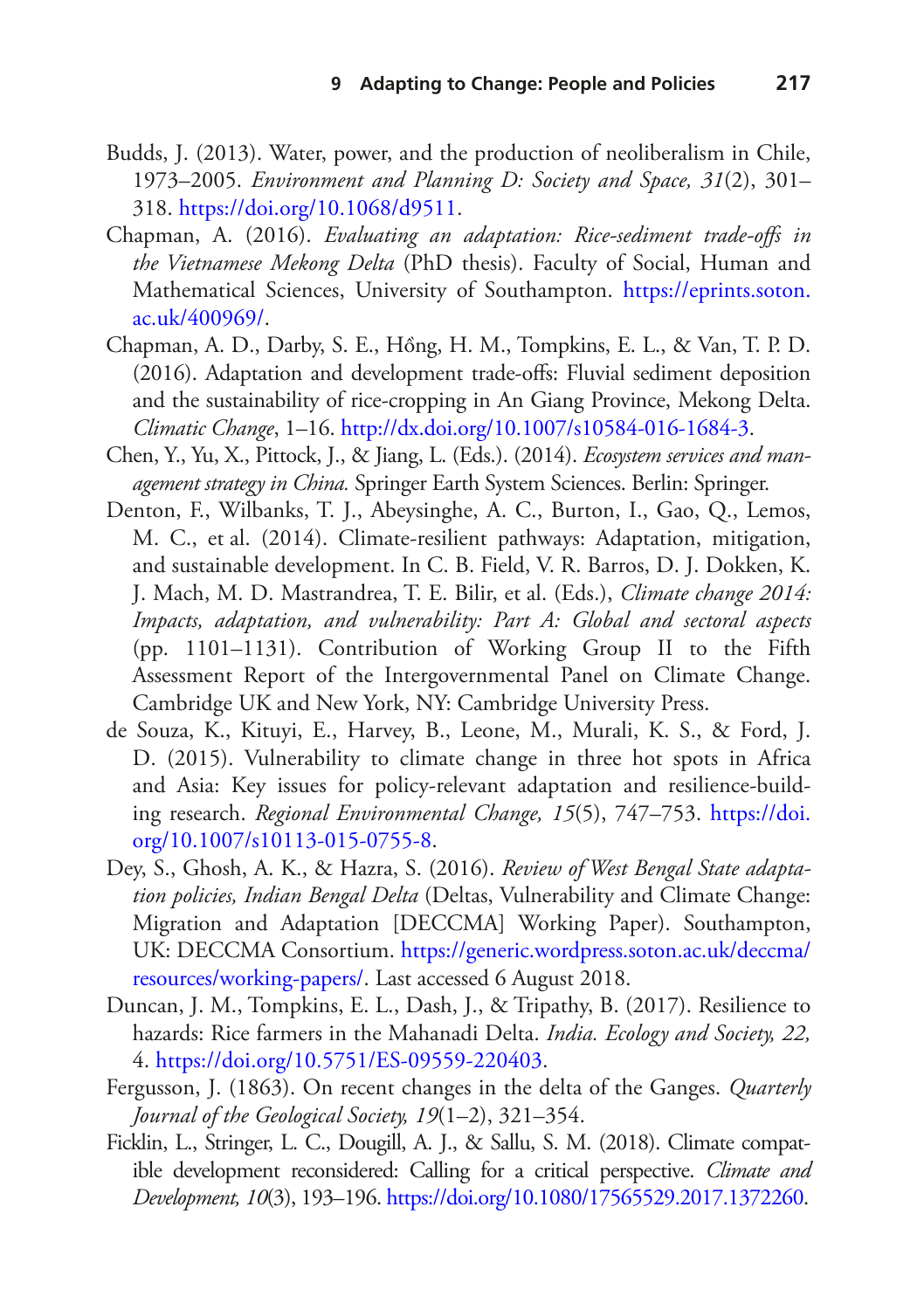- <span id="page-17-3"></span>Gallagher, J. (2014). Learning about an infrequent event: Evidence from food insurance take-up in the United States. *American Economic Journal: Applied Economics, 6*(3), 206–233.
- <span id="page-17-5"></span>Hazra, S., Dey, S., & Ghosh, A. K. (2016). *Review of Odisha State adaptation policies, Mahanadi Delta* (Deltas, Vulnerability and Climate Change: Migration and Adaptation [DECCMA] Working Paper). Southampton, UK: DECCMA Consortium. [https://generic.wordpress.soton.ac.uk/dec](https://generic.wordpress.soton.ac.uk/deccma/resources/working-papers/)[cma/resources/working-papers/](https://generic.wordpress.soton.ac.uk/deccma/resources/working-papers/). Last accessed 6 August 2018.
- <span id="page-17-10"></span>Hutton, C. W., Nicholls, R. J., Lázár, A. N., Chapman, A., Schaafsma, M., & Salehin, M. (2018). Potential trade-ofs between the Sustainable Development Goals in Coastal Bangladesh. *Sustainability, 10*(4), 1008. <http://dx.doi.org/10.3390/su10041108>.
- <span id="page-17-8"></span>ICPR. (2015). *Strategy for the International River Basin District (IRBD) Rhine for adapting to climate change* (Report No. 219). Koblenz, Germany: International Commission for the Protection of the Rhine (ICPR). [https://](https://www.iksr.org/fileadmin/user_upload/DKDM/Dokumente/Fachberichte/EN/rp_En_0219.pdf) [www.iksr.org/fileadmin/user\\_upload/DKDM/Dokumente/Fachberichte/](https://www.iksr.org/fileadmin/user_upload/DKDM/Dokumente/Fachberichte/EN/rp_En_0219.pdf) [EN/rp\\_En\\_0219.pdf.](https://www.iksr.org/fileadmin/user_upload/DKDM/Dokumente/Fachberichte/EN/rp_En_0219.pdf) Last accessed 22 August 2018.
- <span id="page-17-7"></span>Islam, M. T., & Nursey-Bray, M. (2017). Adaptation to climate change in agriculture in Bangladesh: The role of formal institutions. *Journal of Environmental Management, 200,* 347–358. [https://doi.org/10.1016/j.](http://dx.doi.org/10.1016/j.jenvman.2017.05.092) [jenvman.2017.05.092](http://dx.doi.org/10.1016/j.jenvman.2017.05.092).
- <span id="page-17-9"></span>Juran, L., & Trivedi, J. (2015). Women, gender norms, and natural disasters in Bangladesh. *Geographical Review, 105*(4), 601–611. [https://doi.](http://dx.doi.org/10.1111/j.1931-0846.2015.12089.x) [org/10.1111/j.1931-0846.2015.12089.x.](http://dx.doi.org/10.1111/j.1931-0846.2015.12089.x)
- <span id="page-17-1"></span>Kaijser, A., & Kronsell, A. (2014). Climate change through the lens of intersectionality. *Environmental Politics, 23*(3), 417–433. [https://doi.org/10.108](http://dx.doi.org/10.1080/09644016.2013.835203) [0/09644016.2013.835203](http://dx.doi.org/10.1080/09644016.2013.835203).
- <span id="page-17-6"></span>Kates, R. W., Travis, W. R., & Wilbanks, T. J. (2012). Transformational adaptation when incremental adaptations to climate change are insufficient. *Proceedings of the National Academy of Sciences, 109,* 7156–7161.
- <span id="page-17-2"></span>Kellens, W., Terpstra, T., & De Maeyer, P. (2012). Perception and communication of food risks: A systematic review of empirical research. *Risk Analysis, 33*(1), 24–49. [https://doi.org/10.1111/j.1539-6924.2012.01844.x.](http://dx.doi.org/10.1111/j.1539-6924.2012.01844.x)
- <span id="page-17-4"></span>Lawrence, J., Quade, D., & Becker, J. (2014). Integrating the effects of flood experience on risk perception with responses to changing climate risk. *Natural Hazards, 74*(3), 1773–1794. [https://doi.org/10.1007/s11069-014-1288-z](http://dx.doi.org/10.1007/s11069-014-1288-z).
- <span id="page-17-0"></span>Ling, F. H., Tamura, M., Yasuhara, K., Ajima, K., & Trinh, C. V. (2015). Reducing flood risks in rural households: Survey of perception and adaptation in the Mekong Delta. *Climatic Change, 132*(2), 209–222. [https://doi.](http://dx.doi.org/10.1007/s10584-015-1416-0) [org/10.1007/s10584-015-1416-0](http://dx.doi.org/10.1007/s10584-015-1416-0).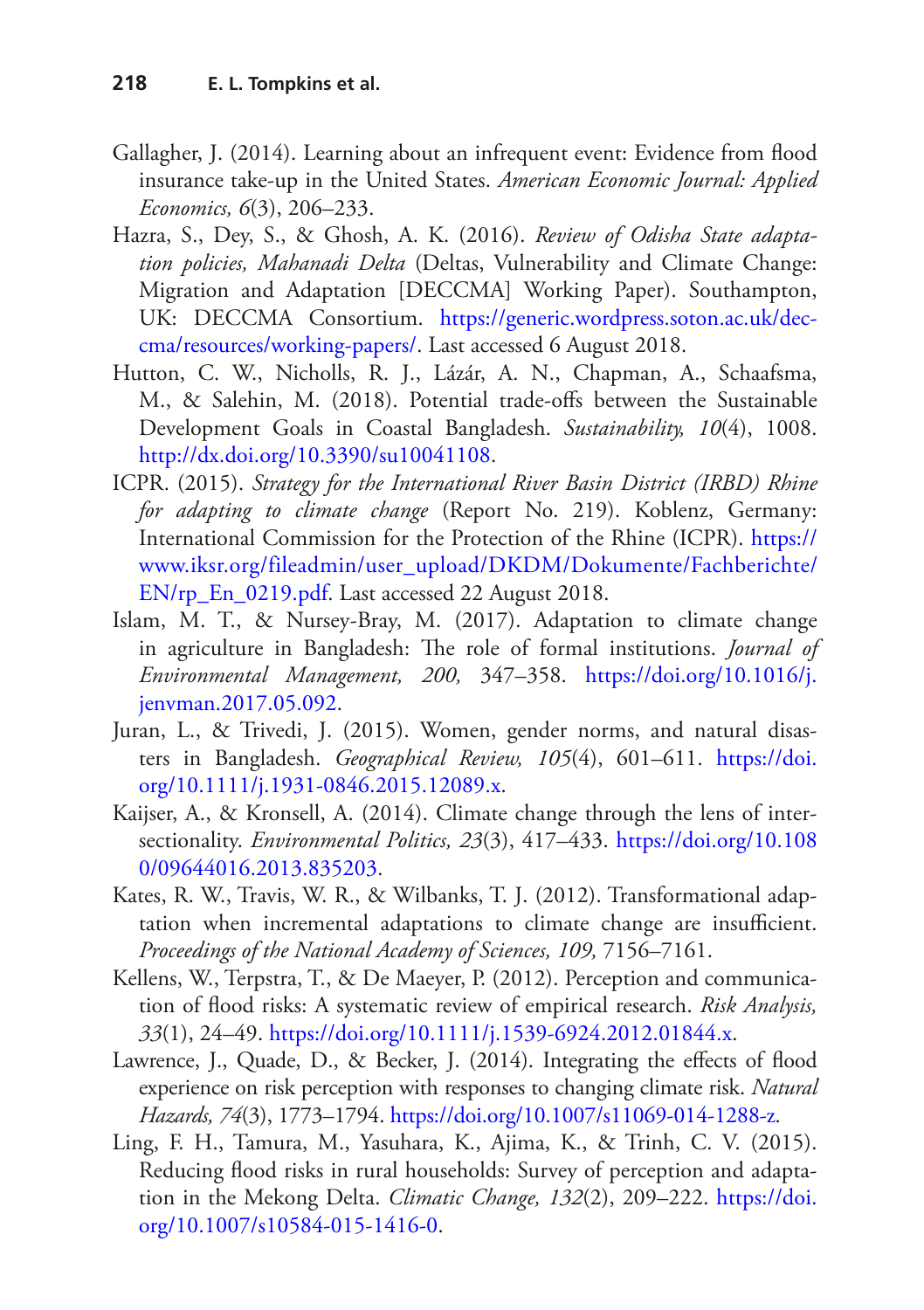- <span id="page-18-5"></span>Lonsdale, K., Pringle, P., & Turner, B. (2015). *Transformative adaptation: What it is, why it matters and what is needed*. UK Climate Impacts Programme. University of Oxford, Oxford, UK. [https://ukcip.ouce.ox.ac.uk/wp-con](https://ukcip.ouce.ox.ac.uk/wp-content/PDFs/UKCIP-transformational-adaptation-final.pdf)[tent/PDFs/UKCIP-transformational-adaptation-fnal.pdf.](https://ukcip.ouce.ox.ac.uk/wp-content/PDFs/UKCIP-transformational-adaptation-final.pdf) Last accessed 20 August 2018.
- <span id="page-18-3"></span>Lwasa, S. (2015). A systematic review of research on climate change adaptation policy and practice in Africa and South Asia deltas. *Regional Environmental Change, 15*(5), 815–824.
- <span id="page-18-1"></span>Magliocca, N. R., & Walls, M. (2018). The role of subjective risk perceptions in shaping coastal development dynamics. *Computers, Environment and Urban Systems, 71,* 1–13. [https://doi.org/10.1016/j.](http://dx.doi.org/10.1016/j.compenvurbsys.2018.03.009) [compenvurbsys.2018.03.009.](http://dx.doi.org/10.1016/j.compenvurbsys.2018.03.009)
- <span id="page-18-8"></span>Mallick, F., & Rahman, A. (2013). Cyclone and tornado risk and reduction approaches in Bangladesh. In R. Shaw, F. Mallick, & A. Islam (Eds.), *Disaster risk reduction approaches in Bangladesh* (pp. 91–102). Tokyo, Japan: Springer. [http://dx.doi.org/10.1007/978-4-431-54252-0\\_5](http://dx.doi.org/10.1007/978-4-431-54252-0_5).
- <span id="page-18-2"></span>Mensah, A., Anderson, K., & Nelson, W. (2016). *Review of adaptation related policies in Ghana* (Deltas, Vulnerability and Climate Change: Migration and Adaptation [DECCMA] Working Paper). Southampton, UK: International Development Research Centre (IDRC). [http://www.deccma.com/deccma/](http://www.deccma.com/deccma/Working_Papers/) Working Papers/. Last accessed 20 August 2018.
- <span id="page-18-7"></span>Mimura, N., Pulwarty, R. S., Duc, D. M., Elshinnawy, I., Redsteer, M. H., Huang, H. Q., et al. (2014). Adaptation planning and implementation. In C. B. Field, V. R. Barros, D. J. Dokken, K. J. Mach, M. D. Mastrandrea, T. E. Bilir, et al. (Eds.), *Climate change 2014: Impacts, adaptation, and vulnerability: Part A: Global and sectoral aspects* (pp. 869–898). Contribution of Working Group II to the Fifth Assessment Report of the Intergovernmental Panel on Climate Change. Cambridge, UK and New York, NY: Cambridge University Press.
- <span id="page-18-0"></span>Mishra, A. K., & Pede, V. O. (2017). Perception of climate change and adaptation strategies in Vietnam: Are there intra-household gender diferences? *International Journal of Climate Change Strategies and Management, 9*(4), 501–516. [https://doi.org/10.1108/IJCCSM-01-2017-0014](http://dx.doi.org/10.1108/IJCCSM-01-2017-0014).
- <span id="page-18-6"></span>Mississippi Department of Marine Resources. (2011). *Assessment of sea level*  rise in coastal Mississippi (Report submitted to the Office of Coastal management and Planning by Eco-System Inc). Biloxi, MS: Mississippi Department of Marine Resources. [http://www.dmr.state.ms.us/images/](http://www.dmr.state.ms.us/images/cmp/2011-slr-final.pdf) [cmp/2011-slr-fnal.pdf.](http://www.dmr.state.ms.us/images/cmp/2011-slr-final.pdf) Last accessed 15 August 2018.
- <span id="page-18-4"></span>MoEF. (2009). *Bangladesh climate change strategy and action plan 2009* (Dhaka, Bangladesh, Ministry of Environment and Forestry [MoEF]). Government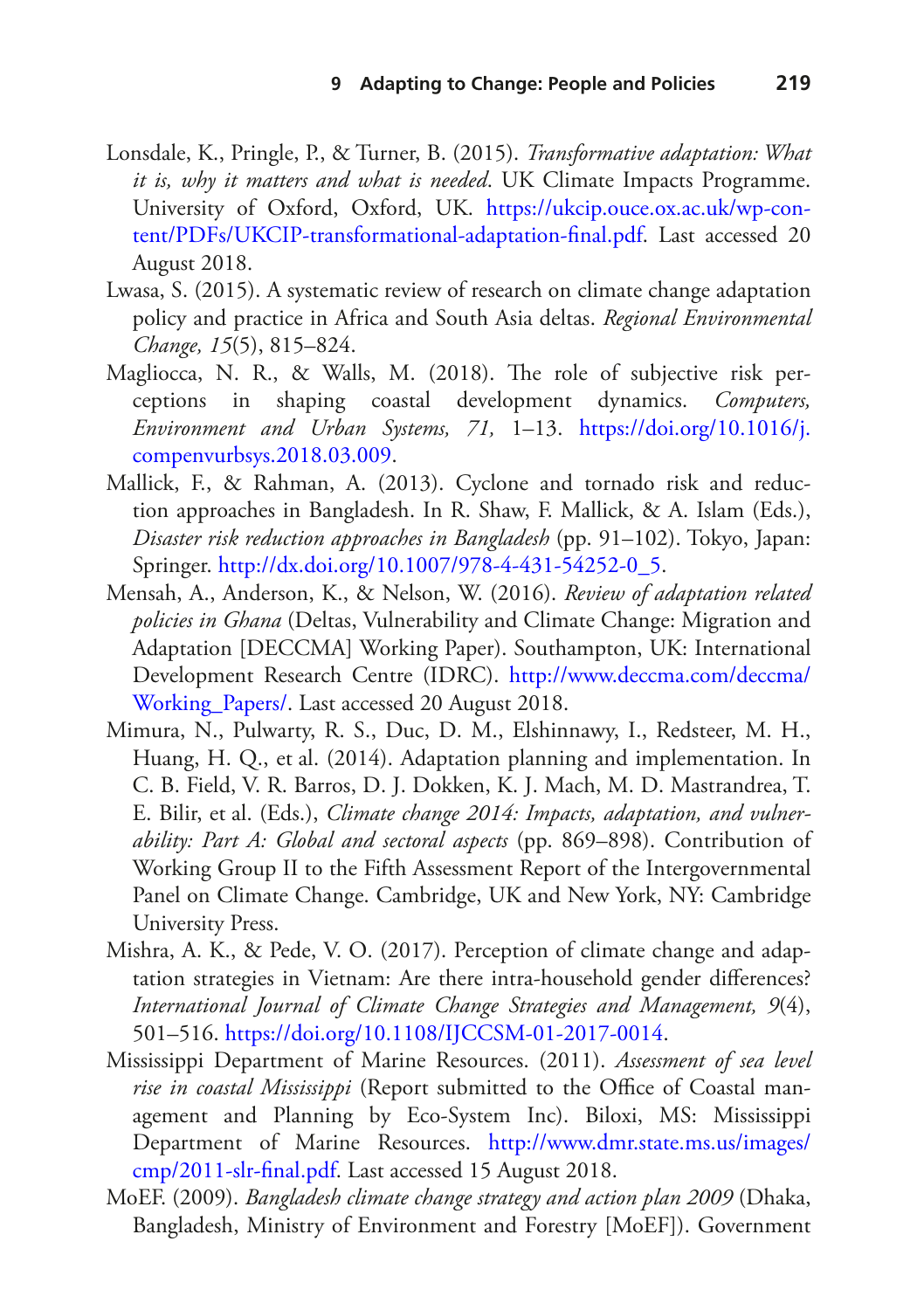of the People's Republic of Bangladesh. [https://www.iucn.org/content/](https://www.iucn.org/content/bangladesh-climate-change-strategy-and-action-plan-2009) [bangladesh-climate-change-strategy-and-action-plan-2009.](https://www.iucn.org/content/bangladesh-climate-change-strategy-and-action-plan-2009) Last accessed 8 October 2018.

- <span id="page-19-7"></span>Mortreux, C., Safra de Campos, R., Adger, W. N., Ghosh, T., Das, S., Adams, H., et al. (2018). Political economy of planned relocation: A model of action and inaction in government responses. *Global Environmental Change, 50,* 123–132. [https://doi.org/10.1016/j.gloenvcha.2018.03.008.](http://dx.doi.org/10.1016/j.gloenvcha.2018.03.008)
- <span id="page-19-1"></span>Nicholls, R. J., Wong, P. P., Burkett, V. R., Codignotto, J. O., Hay, J. E., McLean, R. F., et al. (2007). Coastal systems and low-lying areas. In M. L. Parry, O. F. Canziani, J. P. Palutikof, P. J. van der Linden, & C. E. Hanson (Eds.), *Climate change 2007: Impacts, adaptation and vulnerability* (pp. 315– 356). Contribution of Working Group II to the Fourth Assessment Report of the Intergovernmental Panel on Climate Change. Cambridge, UK: Cambridge University Press.
- <span id="page-19-2"></span>Pearse, R. (2016). Gender and climate change. *Wiley Interdisciplinary Reviews: Climate Change, 8*(2), e451. [http://dx.doi.org/10.1002/wcc.451.](http://dx.doi.org/10.1002/wcc.451)
- <span id="page-19-0"></span>RAJUK. (2015). Chapter 2: Dhaka past and present. *Dhaka Structure Plan 2016–2035*. Dhaka, Bangladesh: Rajdhani Unnayan Kartripakkha (RAJUK). [http://www.rajukdhaka.gov.bd/rajuk/image/slideshow/5.Chapter%2002.pdf.](http://www.rajukdhaka.gov.bd/rajuk/image/slideshow/5.Chapter%2002.pdf) Last accessed 14 August 2018.
- <span id="page-19-5"></span>Rashid, S. F., & Michaud, S. (2002). Female adolescents and their sexuality: Notions of honour, shame, purity and pollution during the foods. *Disasters, 24*(1), 54–70. [https://doi.org/10.1111/1467-7717.00131.](http://dx.doi.org/10.1111/1467-7717.00131)
- <span id="page-19-3"></span>Ray-Bennett, N. S. (2009). The influence of caste, class and gender in surviving multiple disasters: A case study from Orissa, India. *Environmental Hazards, 8*(1), 5–22. [https://doi.org/10.3763/ehaz.2009.0001.](http://dx.doi.org/10.3763/ehaz.2009.0001)
- <span id="page-19-6"></span>Sadik, M. S., Nakagawa, H., Rahman, R., Shaw, R., Kawaike, K., & Fujita, K. (2018). A study on Cyclone Aila recovery in Koyra, Bangladesh: Evaluating the inclusiveness of recovery with respect to predisaster vulnerability reduction. *International Journal of Disaster Risk Science, 9*(1), 28–43. [https://doi.](http://dx.doi.org/10.1007/s13753-018-0166-9) [org/10.1007/s13753-018-0166-9](http://dx.doi.org/10.1007/s13753-018-0166-9).
- <span id="page-19-4"></span>Seijger, C., Douven, W., van Halsema, G., Hermans, L., Evers, J., Phi, H. L., et al. (2017). An analytical framework for strategic delta planning: Negotiating consent for long-term sustainable delta development. *Journal of Environmental Planning and Management, 60*(8), 1485–1509. [https://doi.](http://dx.doi.org/10.1080/09640568.2016.1231667) [org/10.1080/09640568.2016.1231667](http://dx.doi.org/10.1080/09640568.2016.1231667).
- <span id="page-19-8"></span>Suckall, N., Stringer, L. C., & Tompkins, E. L. (2015). Presenting triple-wins? Assessing projects that deliver adaptation, mitigation and development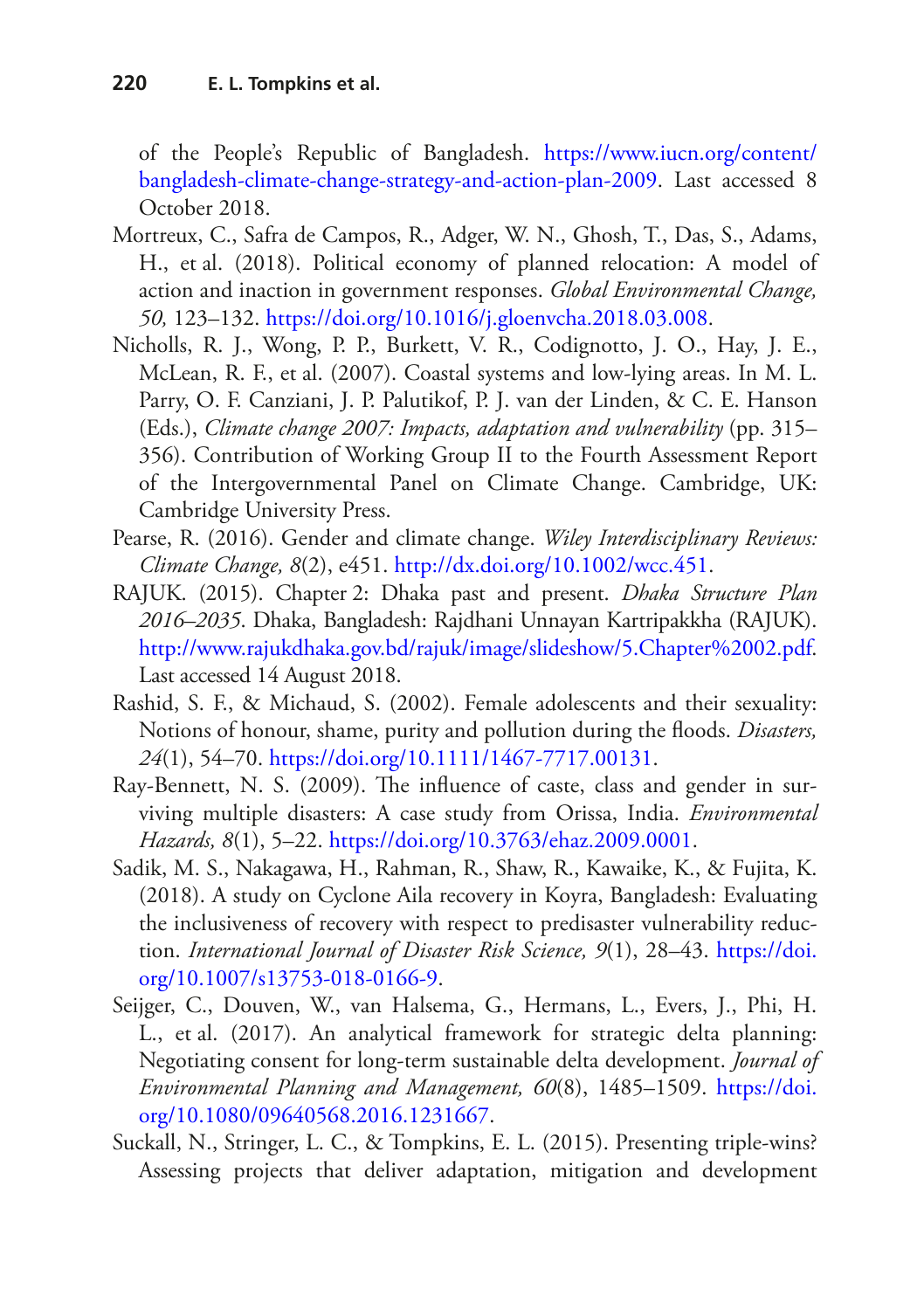co-benefts in rural Sub-Saharan Africa. *Ambio, 44*(1), 34–41. [https://doi.](http://dx.doi.org/10.1007/s13280-014-0520-0) [org/10.1007/s13280-014-0520-0](http://dx.doi.org/10.1007/s13280-014-0520-0).

- <span id="page-20-8"></span>Suckall, N., Tompkins, E. L., Nicholls, R. J., Kebede, A. S., Lázár, A. N., Hutton, C., et al. (2018). A framework for identifying and selecting long term adaptation policy directions for deltas. *Science of the Total Environment, 633*, 946–957.
- <span id="page-20-1"></span>Szabo, S., Brondizio, E., Renaud, F. G., Hetrick, S., Nicholls, R. J., Matthews, Z., et al. (2016). Population dynamics, delta vulnerability and environmental change: Comparison of the Mekong, Ganges-Brahmaputra and Amazon delta regions. *Sustainability Science, 11*(4), 539–554. [https://doi.](http://dx.doi.org/10.1007/s11625-016-0372-6) [org/10.1007/s11625-016-0372-6](http://dx.doi.org/10.1007/s11625-016-0372-6).
- <span id="page-20-2"></span>Tessler, Z., Vörösmarty, C. J., Grossberg, M., Gladkova, I., Aizenman, H., Syvitski, J., et al. (2015). Profling risk and sustainability in coastal deltas of the world. *Science, 349*(6248), 638–643. [https://doi.org/10.1126/science.](http://dx.doi.org/10.1126/science.aab3574) [aab3574.](http://dx.doi.org/10.1126/science.aab3574)
- <span id="page-20-6"></span>Tompkins, E. L., Suckall, N., Vincent, K., Rahman, R., Mensah, A., Ghosh, A., et al. (2017). *Observed adaptation in deltas* (Deltas, Vulnerability and Climate Change: Migration and Adaptation [DECCMA] Working Paper). Southampton, UK: University of Southampton. [http://www.deccma.com/](http://www.deccma.com/deccma/Working_Papers/) [deccma/Working\\_Papers/](http://www.deccma.com/deccma/Working_Papers/). Last accessed 7 November 2018.
- <span id="page-20-4"></span>Tompkins, E. L., Vincent, K., Nicholls, R. J., & Suckall, N. (2018). Documenting the state of adaptation for the global stocktake of the Paris Agreement. *WIREs Climate Change*. [http://dx.doi.org/10.1002/wcc.545.](http://dx.doi.org/10.1002/wcc.545)
- <span id="page-20-7"></span>USAID. (2014). *USAID Mekong ARCC climate change impact and adaptation study for the Lower Mekong Basin* (Summary report). Prepared by the International Centre for Environmental Management. United States Agency for International Development (USAID), Bangkok, Thailand. [https://dec.](https://dec.usaid.gov/dec/home/Default.aspx) [usaid.gov/dec/home/Default.aspx](https://dec.usaid.gov/dec/home/Default.aspx). Last accessed 28 August 2018.
- <span id="page-20-3"></span>van der Linden, S. (2015). The social-psychological determinants of climate change risk perceptions: Towards a comprehensive model. *Journal of Environmental Psychology, 41,* 112–124. [https://doi.org/10.1016/j.](http://dx.doi.org/10.1016/j.jenvp.2014.11.012) [jenvp.2014.11.012](http://dx.doi.org/10.1016/j.jenvp.2014.11.012).
- <span id="page-20-0"></span>Vermaat, J. E., & Eleveld, M. A. (2013). Divergent options to cope with vulnerability in subsiding deltas. *Climatic Change, 117*(1–2), 31–39.
- <span id="page-20-5"></span>Vij, S., Biesbroek, R., Groot, A., & Termeer, K. (2018). Changing climate policy paradigms in Bangladesh and Nepal. *Environmental Science & Policy, 81,* 77–85. [https://doi.org/10.1016/j.envsci.2017.12.010.](http://dx.doi.org/10.1016/j.envsci.2017.12.010)